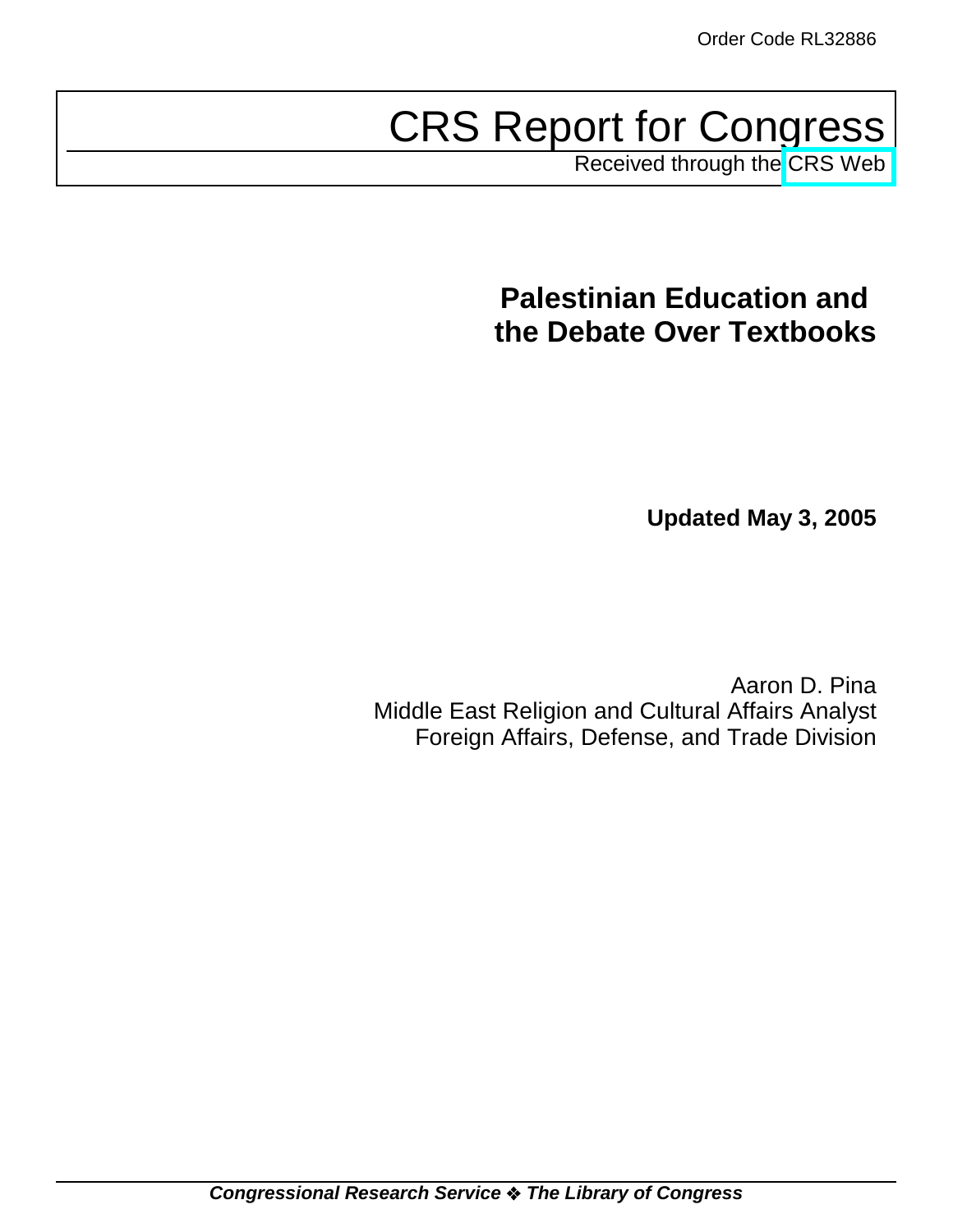## Palestinian Education and the Debate Over Textbooks

#### **Summary**

Palestinian education reform is seen to be a key element in the Palestinian-Israeli peace process. Many observers frequently have expressed concern that the Palestinian Authority (PA) education curriculum incites a younger generation of Palestinians to reject Israel, Judaism, and the achievement of peace in the region. Furthermore, some analysts and policymakers maintain that Palestinian education reform is important not only for Israeli-Palestinian peace, but also for broader U.S. interests in the region. From their perspective, a diverse, balanced curriculum may serve as a benchmark toward greater peace, democratization, and the development of a vibrant civil society in the Palestinian Territories.

Concerns over PA textbooks often cite examples of anti-Jewish education materials and a lack of reference to or positive acknowledgment of the state of Israel. Overall, some analysts allege that PA textbooks spread a culture of violence, which prizes martyrdom and *jihad* (or struggle) over peace and recognition of Israel. Others contend that, although far from perfect, PA textbooks represent a step forward in the evolution and design of a school curriculum for Palestinians that is essential to the development of a national identity. These commentors assert that PA textbooks do not incite Palestinians toward anti-Jewish violence or constitute a "war curriculum."

Palestinian curriculum reform is an important element in the broader U.S. policy of promoting Middle East democracy and governance reforms. The United States Agency for International Development (USAID) and other U.S. government programs, such as the State Department's Middle East Partnership Initiative (MEPI), help to fund education reform in the West Bank and Gaza. Also, U.S. contributions to the U.N.'s Education, Scientific, and Cultural Organization (UNESCO) help develop curriculum design programs for Palestinians. It remains unclear what lasting impact curriculum reform will have in the Palestinian Territories and peace between Palestinians and Israelis. Palestinian curriculum development, however, is relevant to congressional concerns about the Palestinian-Israeli peace process, levels of U.S. assistance to the Palestinians, U.N. reforms in the Palestinian Territories, and the broader U.S. promotion of democracy in the Middle East.

This report will be updated as events warrant. For additional information, see CRS Issue Brief IB92052, *Palestinians and Middle East Peace: Issues for the United States*, by Clyde Mark.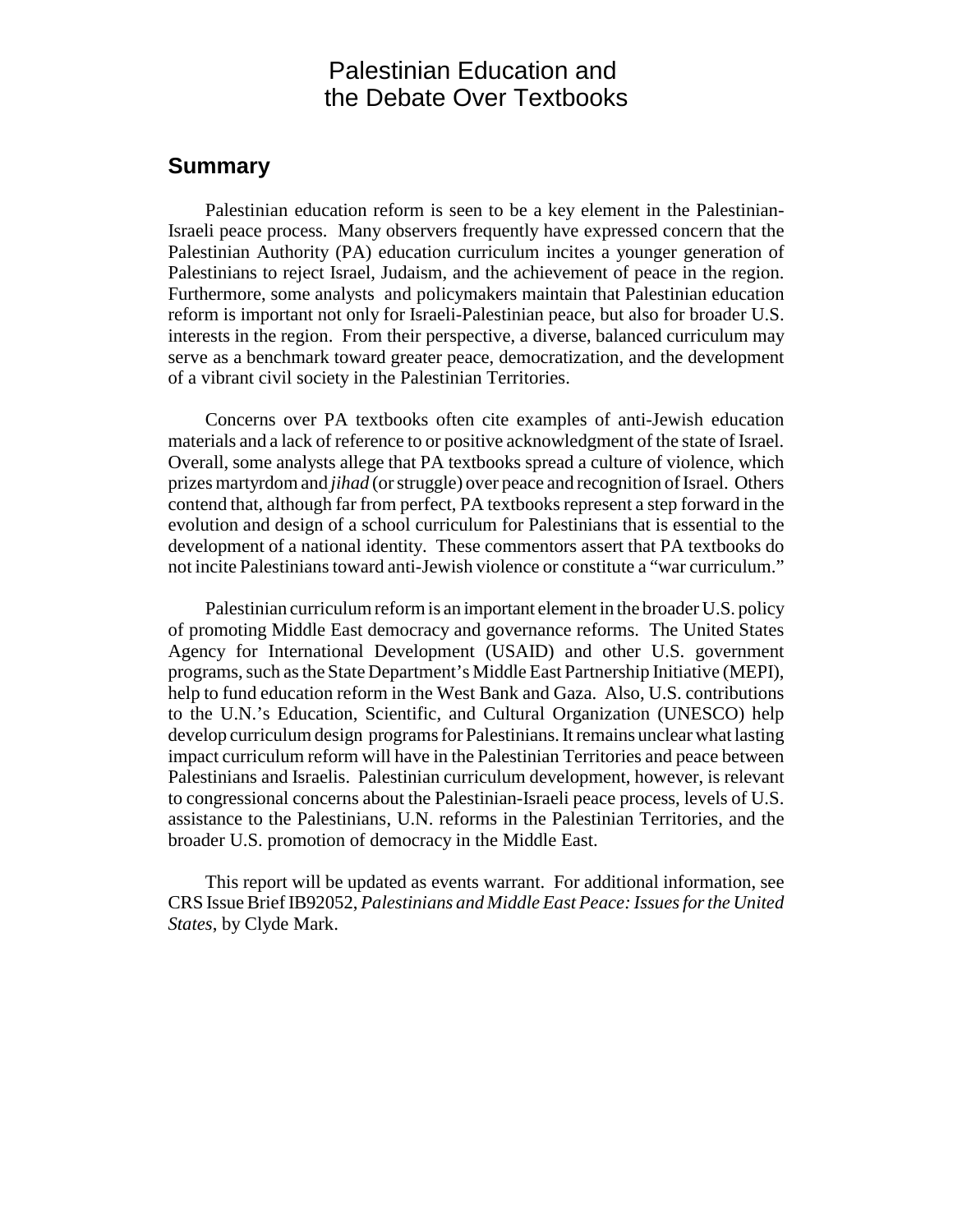## **Contents**

| Background: Palestinian Education and National Identity                                                           |  |
|-------------------------------------------------------------------------------------------------------------------|--|
|                                                                                                                   |  |
| Allegation 1: Negative Depictions of the "Other" in PA Textbooks 7                                                |  |
|                                                                                                                   |  |
|                                                                                                                   |  |
| "Jews" & "Judaism" $\ldots \ldots \ldots \ldots \ldots \ldots \ldots \ldots \ldots \ldots \ldots \ldots \ldots 8$ |  |
|                                                                                                                   |  |
|                                                                                                                   |  |
|                                                                                                                   |  |
|                                                                                                                   |  |
|                                                                                                                   |  |
|                                                                                                                   |  |
|                                                                                                                   |  |
|                                                                                                                   |  |
| Allegation 4: Palestinian Islamism and Inciting Violence  12                                                      |  |
|                                                                                                                   |  |
|                                                                                                                   |  |
|                                                                                                                   |  |
| Allegation 5: Limited Value Placed on Peace in Palestinian Textbooks 14                                           |  |
|                                                                                                                   |  |
|                                                                                                                   |  |
|                                                                                                                   |  |
|                                                                                                                   |  |
|                                                                                                                   |  |
|                                                                                                                   |  |
|                                                                                                                   |  |
|                                                                                                                   |  |

## **List of Tables**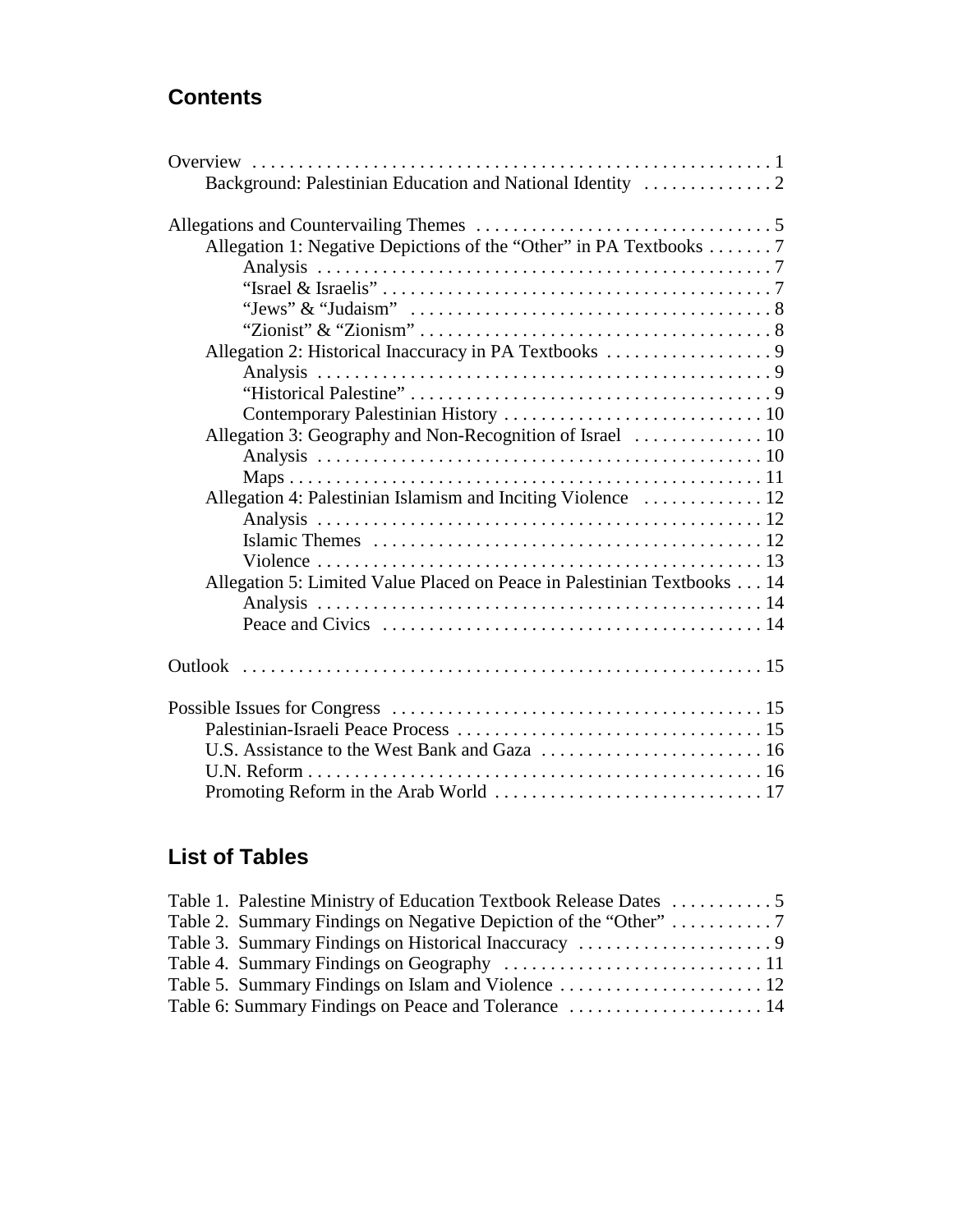## Palestinian Education and the Debate Over Textbooks

## **Overview**

 Recent developments, including the January 2005 election of Mahmoud Abbas as President of the Palestine Authority (PA), continuing Palestinian economic and political reforms, and the tentative cessation of hostilities between Israel and the Palestinians, have led many to hope that the region is about to enter a post-conflict situation.<sup>1</sup> The United States has pledged financial and technical assistance in support of the creation of a Palestinian state alongside a secure Israel and in support of viable, democratic institutions in the West Bank and Gaza. Experts and policymakers often cite education as a key component in stabilizing post-conflict settings, noting that the establishment of a strong, civic-minded curriculum is often linked to tolerance, good citizenship, and mutual understanding. The 1993 Declaration of Principles, which laid the foundation for the 1995 Oslo II Agreement, specifically provides that

Israel and the Palestinian Authority (PA) shall seek to foster mutual understanding and tolerance and shall accordingly abstain from incitement, including hostile propaganda against each other and shall take necessary measures to prevent such incitement by any organizations, groups or individuals within their jurisdiction.<sup>2</sup>

Opinion differs on the extent to which the Palestinian curriculum meets this goal. Recently, Israeli Prime Minister Ariel Sharon stated that "Palestinian education and propaganda are more dangerous to Israel than Palestinian weapons."3 Many analysts and policymakers contend that major reforms in education must accompany progress on the economic and political front, asserting that education is a key element in inciting Palestinian violence toward Israelis. Yet, others claim that the Palestinian curriculum is moving away from anti-Israeli and anti-Jewish incitement. These observers maintain that PA textbooks conform to the highest international education

<sup>&</sup>lt;sup>1</sup> For more on the challenges facing the Palestinian leadership, see CRS Report RS22047, *Palestinian President Mahmoud Abbas: Overview of Internal and External Challenges*, by Aaron D. Pina.

<sup>&</sup>lt;sup>2</sup> Oslo II Agreement, Article XII. Signed on September 28, 1995, Oslo II (or Taba) is the primary Israeli-Palestinian interim agreement for the West Bank and Gaza Strip. The Agreement deals with security arrangements, elections, civil affairs, legal matters, economic relations, Israeli-Palestinian cooperation, and the release of prisoners.

<sup>&</sup>lt;sup>3</sup> "PM: PA Must End Anti-Israeli Propaganda Immediately," *Ha'aretz Daily Service*, November 18, 2004.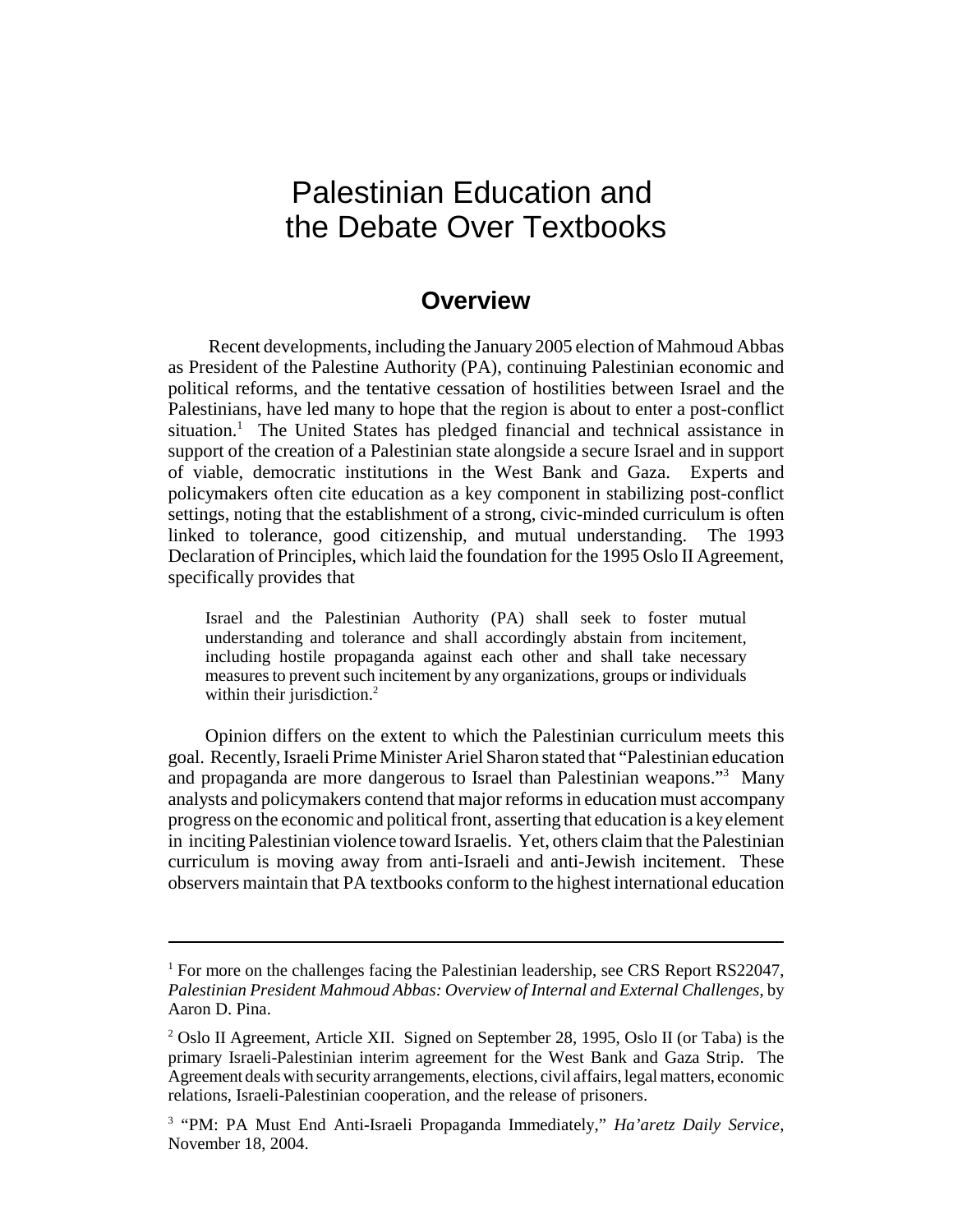standards and present well-functioning, quality material that promotes democratic values.

Some observers also emphasize the role international agencies play in Palestinian education. The PA issues textbooks only in the West Bank and Gaza. Since 1950, the United Nations Relief and Works Agency (UNRWA) has provided relief and social services to Palestinian refugees.<sup>4</sup> Serving Palestinians in the refugee camps in the West Bank and Gaza, UNRWA also delivers refugee services in various "host" countries (Jordan, Lebanon, and Syria), where sizeable Palestinian refugee communities still temporarily reside. Generally, Palestinian students attend classes within UNRWA schools, but are issued textbooks by the host nation, due to the requirement that students take host-nation exams to continue their education and earn diplomas, which are crucial for finding employment. Critics charge that UNRWA indirectly supports an inciteful curriculum because host country textbooks are typically hostile toward Israel. Others highlight the fact that UNRWA's mandate, which covers refugee and social services, places the organization in a difficult position, as its mandate does not extend to issues like textbook content or curriculum development.

This report reviews the nature and evolution of the Palestinian curriculum and the challenges that an unresolved Palestinian national identity poses in constructing a peaceful and tolerant education system. The analysis utilizes selected studies of Palestinian textbooks and international standards used to assess national education curricula. It briefly addresses the implications Palestinian education presents for the Israeli-Palestinian peace process and the broader U.S. policy of promoting reform in the Middle East.

## **Background: Palestinian Education and National Identity5**

The Israeli occupation of the West Bank and Gaza Strip, and continuing Palestinian violence against Israelis affect all spheres of Palestinian daily life, including education. Palestinian control over their education system is a relatively new occurrence; for over fifty years Palestinian education was externally overseen by multiple actors. After the establishment of the state of Israel in 1948, Jordan annexed the West Bank, and the Gaza Strip fell under Egyptian administration. Accordingly, the West Bank followed a Jordanian education curriculum, and Gazan schools adhered to the Egyptian education system, leaving Palestinians with little control over education materials. From the 1967 Arab-Israeli War until the 1993 Declaration of Principles (the formal element of the Oslo Accord), Israel retained

<sup>&</sup>lt;sup>4</sup> United Nations General Assembly Resolution 302 (IV) of December 8, 1949 recognized the need to address the humanitarian needs of Palestinian refugees; UNGAR 302, paragraph 7 authorized the creation of UNRWA to facilitate temporarily the distribution of foodstuffs, shelter, clothing, education, and medical treatment. See CRS Report RS2166, *United Nations Relief and Works Agency for Palestine Refugees in the Near East (UNRWA)*, by Rhoda Margesson.

<sup>5</sup> For additional information on Palestinian identity, see Rashid Khalidi, *Palestinian Identity: The Construction of Modern National Consciousness*, 1997.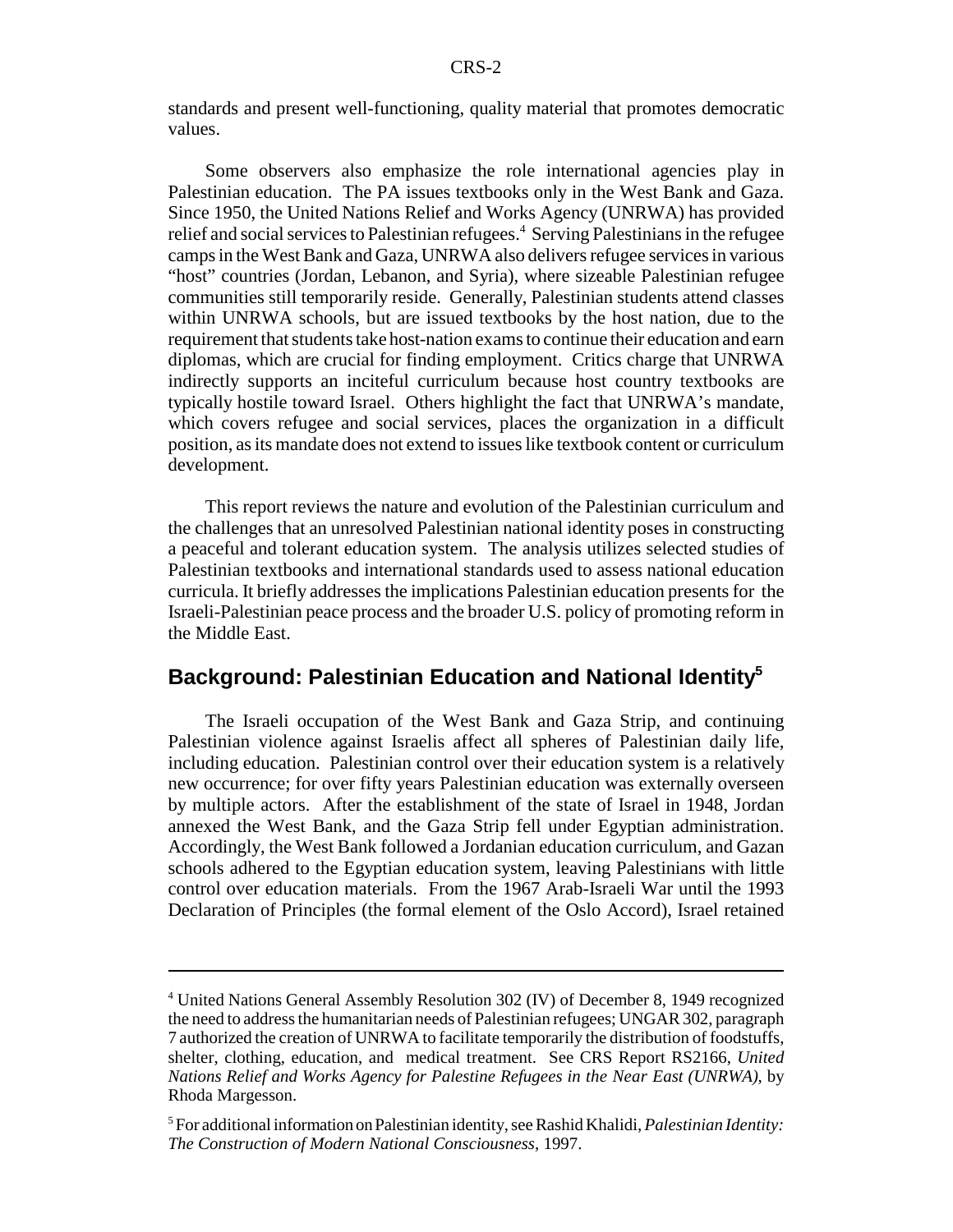overall control over Palestinian education in the Occupied Territories, but maintained the Egyptian and Jordanian curriculum with minimal changes.

In 1986, the Lutheran-Anglican private schools of Ramallah initiated the development of the first Palestinian school curriculum, which formed the basis of future Palestinian national education programs. The all-Palestinian curriculum fulfilled Palestinian educators' desires to design, supervise, and implement a national curriculum aimed at representing Palestinian society. Beginning in 1987, the curriculum saw widespread use during the first *intifada* (or uprising) and provided a template for further Palestinian developments.<sup>6</sup> In 1990, the Palestine Liberation Organization (PLO) requested the assistance of the United Nations Education, Scientific, and Cultural Organization (UNESCO) in developing education strategies to formulate a national curriculum. The PA, established in 1993, recognizing the need for international assistance in education development, partnered with UNESCO to sponsor a workshop, which led to the establishment of the Palestinian Curriculum Development Center (PCDC) in 1994. The PCDC aimed to instill a Palestinian civic identity alongside respect for Palestinian institutions of authority. In 1995, the Palestinian Ministry of Education adopted the curriculum developed by the PCDC and UNESCO.<sup>7</sup>

The director of the PCDC, Ibrahim Abu Lughod, placed an emphasis on several aspects of Palestinian education reform, including changes in education practices, standards, and textbooks. Many experts note that the Palestinian curriculum is influenced by "progressive" educators who favor new subjects, like civics education, human rights, and democracy.<sup>8</sup> They see this as a welcome departure from "traditional" Arab pedagogy, which stresses rote memorization and authoritarianism. For others, the PA curriculum still perpetuates anti-Jewish and anti-Israeli sentiment in its textbooks. Overall, as one observer notes, the PCDC's attempt to reform traditional Palestinian education stressed national themes of Palestinian identity and respect for Palestinian authority and institutions, he states that:

In the 1990s, even before the construction of the Palestine National Authority (PNA), an alternative education vision, concentrating on ideal citizenship and democratic practices, arose within the Palestinian educational community. Deeply critical of existing educational practices, advocates of the new vision have provoked surprisingly little opposition and increasingly dominate public discussions of education.<sup>9</sup>

<sup>6</sup> Lisa Taraki, *The Palestinian Society in the West Bank and Gaza Strip*, 1990.

<sup>&</sup>lt;sup>7</sup> For a more detailed description of Palestinian and Israeli education see Falk Pingel, *Contested Past, Disputed Present: Curriculum and Teaching in Israeli and Palestinian Schools*, 2003.

<sup>&</sup>lt;sup>8</sup> Progressive education specialists include Ibrahim Abu Lughod, a Palestinian political scientist who taught in the United States; Nabil Sha'th, a PA negotiator and sponsor of general education reform; Ali Jarbawi, a professor at Bir Zeit University (West Bank) who focuses on human rights and democracy; and Maher Hashweh, an education specialist at Bir Zeit University who developed critical thinking models for classroom instruction.

<sup>9</sup> Nathan J. Brown, *Palestinian Politics After the Oslo Accords*, 2003.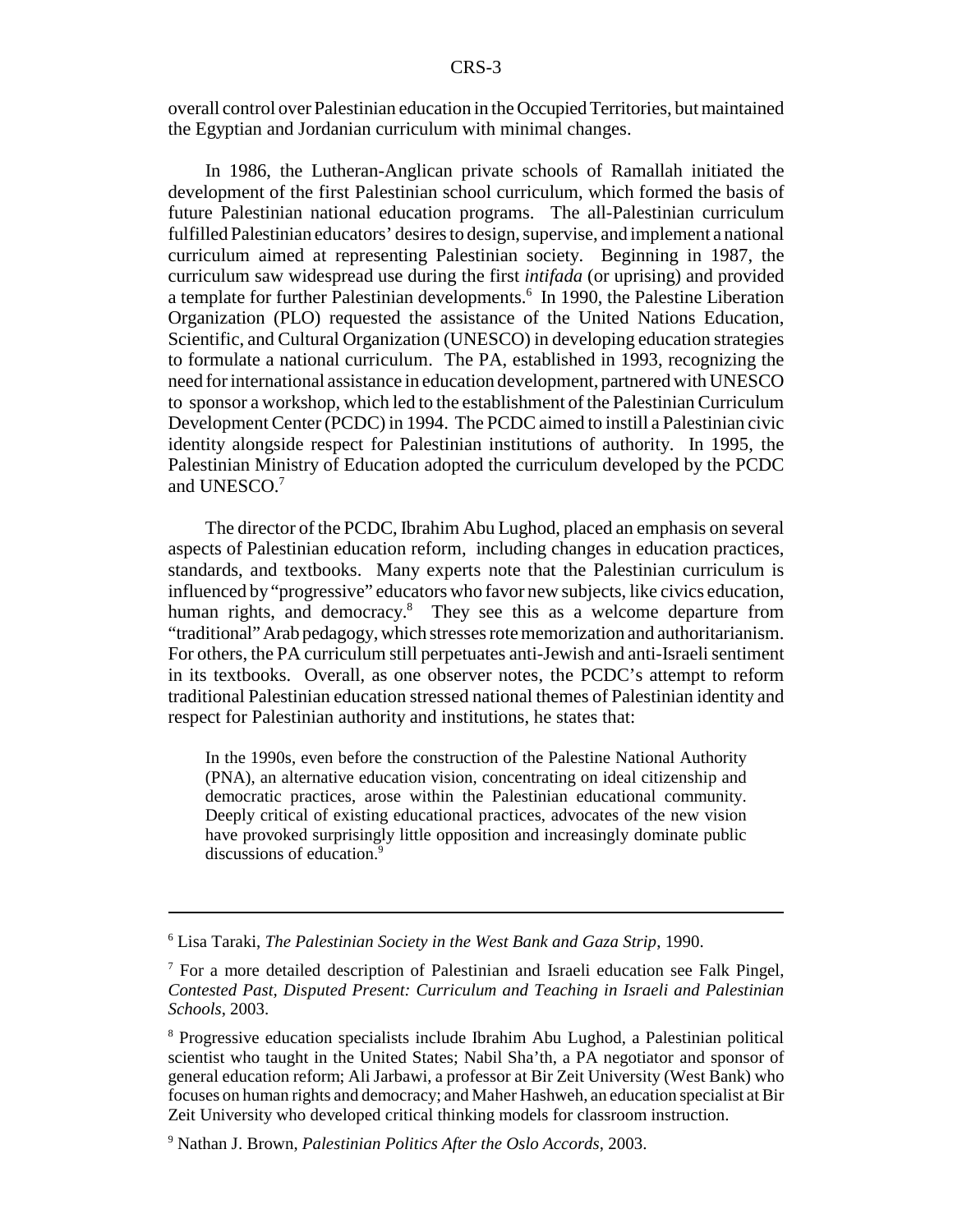The PCDC's educational focus on citizenship, authority, and alternative education practices reflects a common theme for many post-conflict areas. Bosnia-Herzegovina, Northern Ireland, and South Africa often are cited as examples of postconflict settings where education curriculum played a positive role in the construction of a national identity and the development of stable, democratic institutions.<sup>10</sup>

Some also note that, ultimately, Palestinian education reform is connected to internal political and educational shifts within Palestinian society and that Palestinian national identity, and the perception of that identity, undergird much of the textbook debate. Many observers contend that textbooks issued by governments reflect the official values policymakers wish to impart to its citizens and therefore maintain that the Palestinian curriculum espouses a national culture of incitement. Others claim that a "text book war" is being waged against the PA in an effort to undermine attempts at unifying a Palestinian national identity. The 1993 Oslo Accord called for the creation of a Palestinian Ministry of Education. Since that time, Palestinian educators, and policymakers have grappled with the need to re-vamp Palestinian education in the face of increased PA autonomy and control over Palestinian educational affairs.

A 1994 PCDC questionnaire illustrates some of the challenges national identity poses when attempting promote reforms in Palestinian education. Survey questions asked Palestinian social science and history teachers about the type of Palestine to be taught, "historic" Palestine or the Palestine likely to emerge from negotiations? Other survey questions asked how Palestinians should view Israel - as an ordinary neighbor, or as a state that has arisen to the partial detriment of Palestinians?<sup>11</sup> Some observers indicate that such responses reveal the political, contested nature of education, and that the Palestinian education debate could bear real consequences for the peace process.

Since 1999, the Palestinian Ministry of Education has released two complete sets of textbooks per year. Although an entire national curriculum (grades 1-12) will not be available until 2006, most analysts agree that there is a large enough body of textbooks to analyze. Table 1 [below] outlines the phased release of PA textbooks. The implementation of textbooks is phased over seven years because the PCDC takes one to two years to study the impact new textbooks have upon students and teachers.12

<sup>10</sup> UNESCO, *United Nations Education, Scientific, and Cultural Organization's Report on Education in Emergency, Crisis and Reconstruction*, 2004.

<sup>11</sup> Ibrahim Abu-Lughod, *Palestinian Education: Historic, Current, and Future Needs*, 1997.

<sup>12</sup> Taken from the PCDC's, *Highlights of the Palestinian Experience in Curriculum Development*, May 2002. Online at [http://www.pcdc.edu.ps/clarificatiion\_II.htm].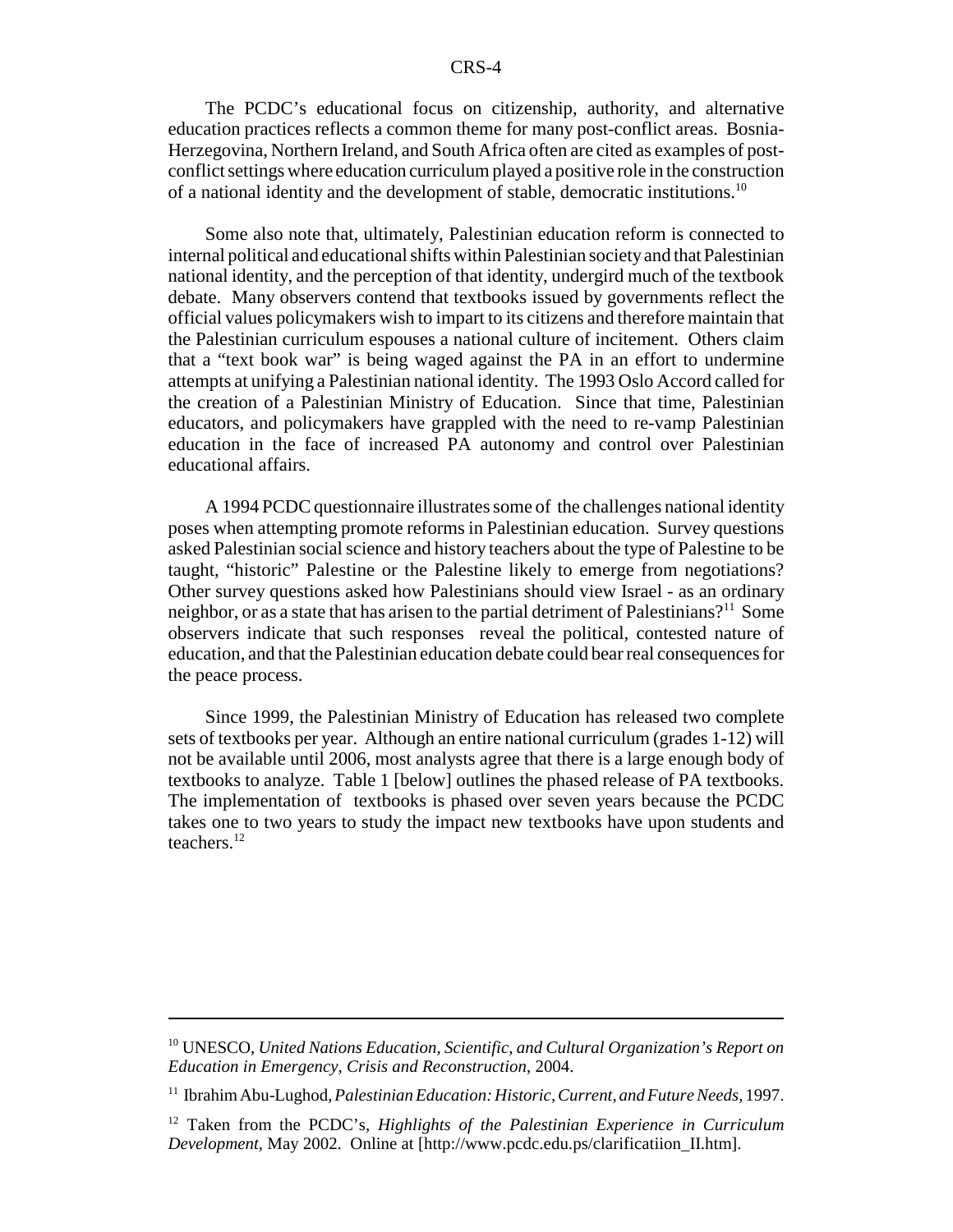| <b>Phase</b>   | Grade                         | <b>Target Completion Date</b> |
|----------------|-------------------------------|-------------------------------|
| 1              | Subjects syllabi (guidelines) | Completed - 1999              |
| $\overline{2}$ | Textbooks for grades 1 and 6  | Completed - 2000              |
| 3              | Textbooks for grades 2 and 7  | Completed - 2001              |
| 4              | Textbooks for grades 3 and 8  | Completed - 2002              |
| 5              | Textbooks for grades 4 and 9  | Completed - 2003              |
| 6              | Textbooks for grades 5 and 10 | Near Completion - 2004        |
| 7              | Textbooks for grade 11        | 2005                          |
| 8              | Textbooks for grade 12        | 2006                          |

## **Table 1. Palestine Ministry of Education Textbook Release Dates**

**Source**: Palestine Ministry of Education and Higher Education, 2004

## **Allegations and Countervailing Themes**

Allegations concerning the Palestinian curriculum tend to be on one end of the spectrum or the other. Statements that the PA curriculum incites students against Israel and counter-claims which argue that the Palestinian curriculum is reformminded, are presented here in light of variable, comprehensive reports. Generally, all reports rely on UNESCO's *Guidebook on Textbook Research and Textbook Revision*, which offers a base-line of intentions and goals to guide countries when crafting a national education system. According to its charter, UNESCO, established in 1945, contributes to peace and security by collaborating with member-states in science, education, and the culture of ideas.<sup>13</sup> Although UNESCO is widely recognized as a leading source of Middle East curriculum and textbook development, some claim that the organization lacks proper mechanisms to ensure adherence to its standards. Others state that UNESCO has instituted a wide array of internal reforms, which makes the agency a "success story" for wider U.N. reforms.<sup>14</sup>

This section surveys analyses of the Palestinian curriculum by three organizations and one noted scholar. The sources were chosen for their experience in international education and high degree of focus on Palestinian textbooks. Their analytical reports highlight the prominent allegations, countervailing themes, and challenges that exist within Palestinian education.

<sup>&</sup>lt;sup>13</sup> UNESCO's education budget for 2004-2005 is \$300.42 million. Members annually pay the equivalent of 22% of UNESCO's budget. In 2004, the Administration pledged \$71.49 million in support of UNESCO.

<sup>&</sup>lt;sup>14</sup> Nile Gardiner and Jennifer A. Marshall, "Advancing U.S. Interests at UNESCO," *Heritage Foundation Executive Memorandum #919*, April 5, 2004. Available online at [http://www.heritage.org/Research/InternationalOrganizations/em919.cfm].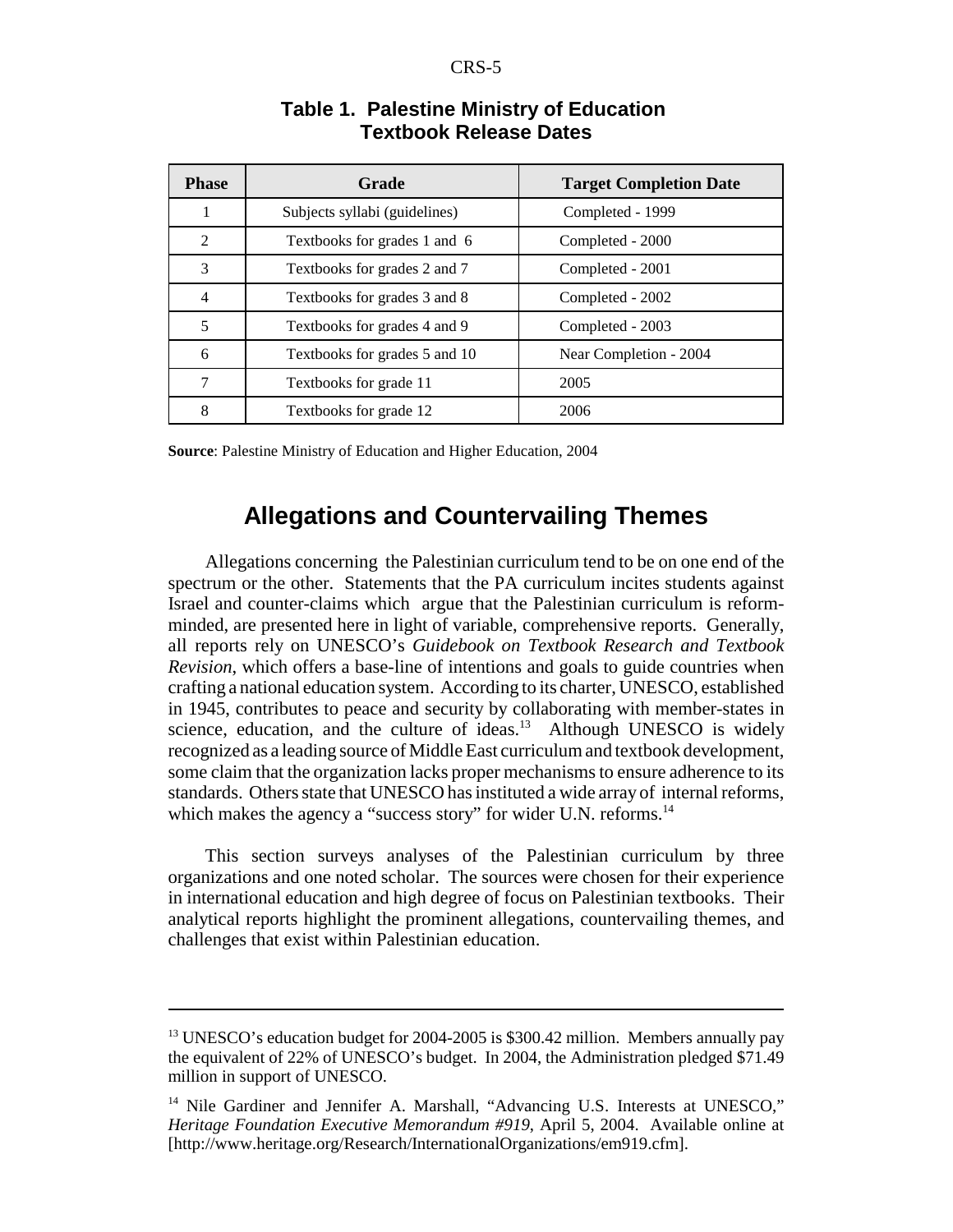- ! *The Center for Monitoring the Impact of Peace (CMIP)*. Established in 1998, CMIP examines the content of school textbooks used in the Middle East to determine whether children are being taught to accept and recognize the right of the "other" (Israelis, Jews, Zionists) to exist. Since 2001, the CMIP has overseen several studies of Palestinian textbooks. Some suggest that the CMIP's analysis is overly critical and anti-Palestinian. Others assert that the CMIP's conclusions are an accurate reflection of PA textbooks.<sup>15</sup>
- ! *Israeli/Palestine Center for Research and Information (IPCRI)*. IPCRI, founded in Jerusalem in 1988, is the only joint Palestinian-Israeli public policy organization devoted to developing practical solutions for the Israeli-Palestinian conflict. Beginning in 2003, IPCRI drafted a series of policy papers on Palestinian textbook reform, partially supported by the USAID's Middle East Regional Cooperation Program (MERC). Many believe that IPCRI takes a balanced, accurate approach in analyzing PA textbooks, although some contend that IPCRI does not go far enough in its conclusions in making policy recommendations.<sup>16</sup>
- ! *The Georg Eckert Institute for International Textbook Research Project on Israeli-Palestinian Textbook*s. This Institute, established in 1975, organizes international conferences, offers advice to textbook publishers and authors, and writes opinions on various aspects of international textbook research. Beginning in 2001, the Institute began analyzing PA and Israeli textbooks. Although many experts agree that the Institute's analysis of PA textbooks are objective, some contend that the Institute is biased, due to its close affiliation with UNESCO.<sup>17</sup>
- *Nathan J. Brown.* A professor at the George Washington University, Nathan J. Brown has authored several articles on Palestinian education, as well as a book that covers the subject.<sup>18</sup> Professor Brown served as an advisor to the PA constitutional assembly and the U.N. Development Program's (UNDP) Arab governance program. Many commentors support Professor Brown's analysis of PA textbooks, stating that his views are well informed and realistic. Others believe that Dr. Brown's analysis is overly sympathetic to Palestinians.

<sup>&</sup>lt;sup>15</sup> CMIP reports are available online at [http://www.edume.org/].

<sup>16</sup> IPCRI reports available online at [http://www.ipcri.org].

<sup>&</sup>lt;sup>17</sup> Project details available online at  $[http://www.get.de/english/projects/projectle/israel.shtml].$ 

<sup>18</sup> Nathan J. Brown, *Palestinian Politics After the Oslo Accords*, 2003.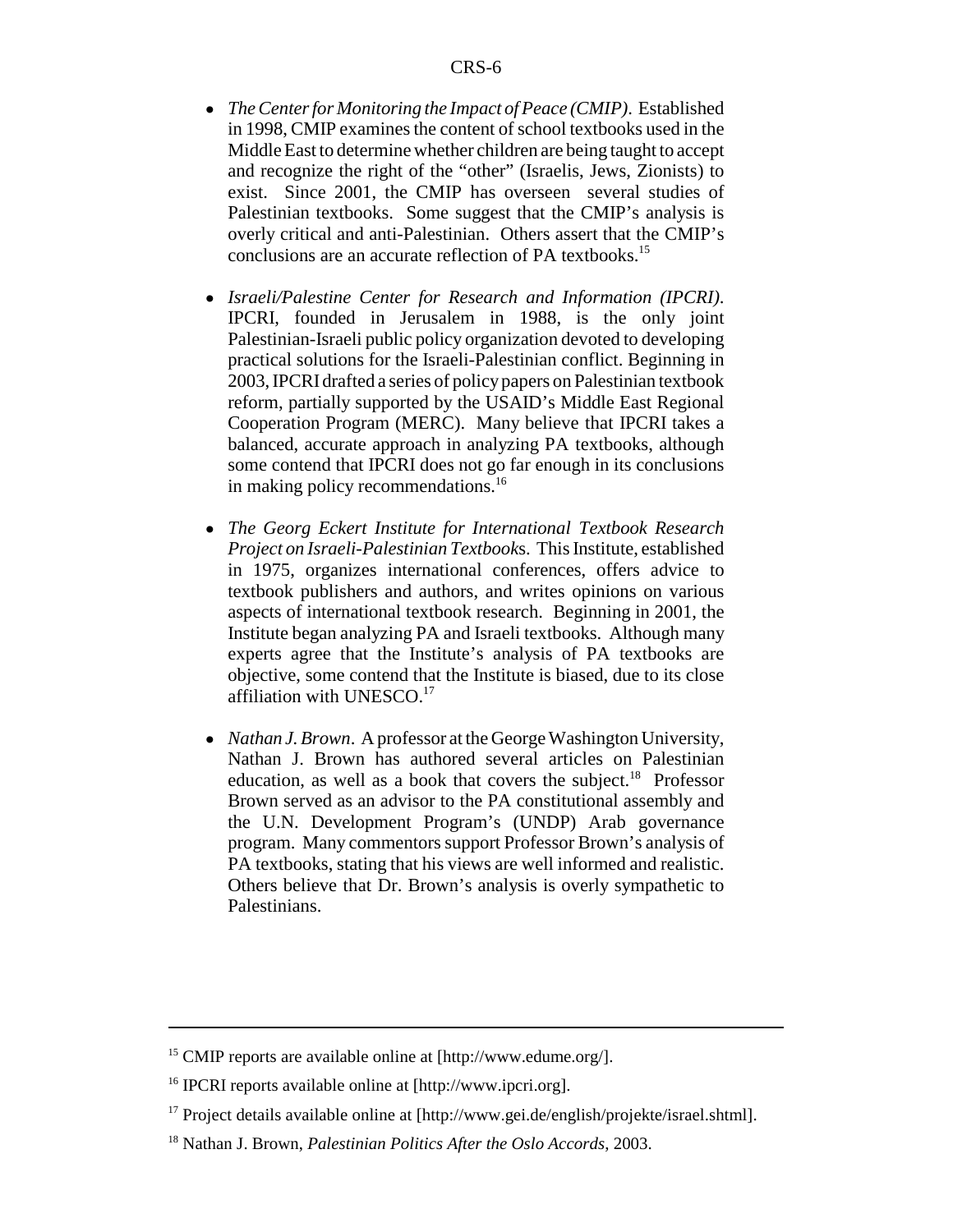## **Allegation 1: Negative Depictions of the "Other" in PA Textbooks**

**Analysis.** The Palestinian national curriculum frequently is criticized for what is termed a denial of the "other" (Israel/Israelis, Zionism/Zionist, and Jews/Judaism). Some observers note that the new textbooks "continue to make multiple references to Judaism, Israel, Israelis, Jews, Zionism, and Zionists."19 Others report a "lack of adequate information about the "other" [in Palestinian textbooks] that is not recognized and is stereotyped."20 Overall, most observers agree that Palestinian textbooks continue to omit crucial elements in their description of Israel, Judaism, and Zionism. Yet, many also claim that, for the most part, when the "other" is presented, a neutral tone is taken.

| <b>Project Cited</b>                                        | <b>Summary of Project Findings</b>                                                                                                                                                                                                      |
|-------------------------------------------------------------|-----------------------------------------------------------------------------------------------------------------------------------------------------------------------------------------------------------------------------------------|
| Center for Monitoring<br>the Impact of Peace                | — Jews, Judaism, and Israel are hardly mentioned in PA textbooks.<br>- Zionism is presented as a colonial movement and as a danger to<br>Arabs.                                                                                         |
| Israeli/Palestine<br>Center for Research<br>and Information | — PA textbooks make multiple, neutral references to Judaism, Jews,<br>Israel, and Zionism.<br>Israelis and Jews are presented as occupiers, invaders, and<br>usurpers.                                                                  |
| George Eckert<br>Institute                                  | — PA textbooks continue to omit crucial elements of the "other".<br>The country is depicted without reference to Israel and Israelis.<br>Acknowledgment of Israel is not expressly stated in PA<br>textbooks.                           |
| Nathan J. Brown                                             | — Most PA textbooks go to considerable lengths to avoid saying<br>anything about Israel at all and the few exceptions are not<br>pejorative.<br>— PA textbooks present the "other" in an awkward, reticent, and<br>inconsistent manner. |

#### **Table 2. Summary Findings on Negative Depiction of the "Other"**

**"Israel & Israelis".** Palestinian textbook references to "Israel" and "Israelis" usually are drawn from official historical documents and excerpts from encyclopedias (such as the Balfour Declaration, and the Encyclopedia of Jews, Judaism, and Zionism). Many other textbook references to the "other" are taken from modern Palestinian literature. According to one report, these depictions often "reflect pain, suffering, and bitterness experienced by Palestinians as a result of the ongoing Israeli-

<sup>19</sup> Israel/Palestine Center for Research and Information, *Report II: Analysis and Evaluation of the New Palestinian Curriculum*, 2004.

<sup>20</sup> Center for Monitoring the Impact of Peace, *Jews, Israel, and Peace in the Palestinian Authority Textbooks*, 2004.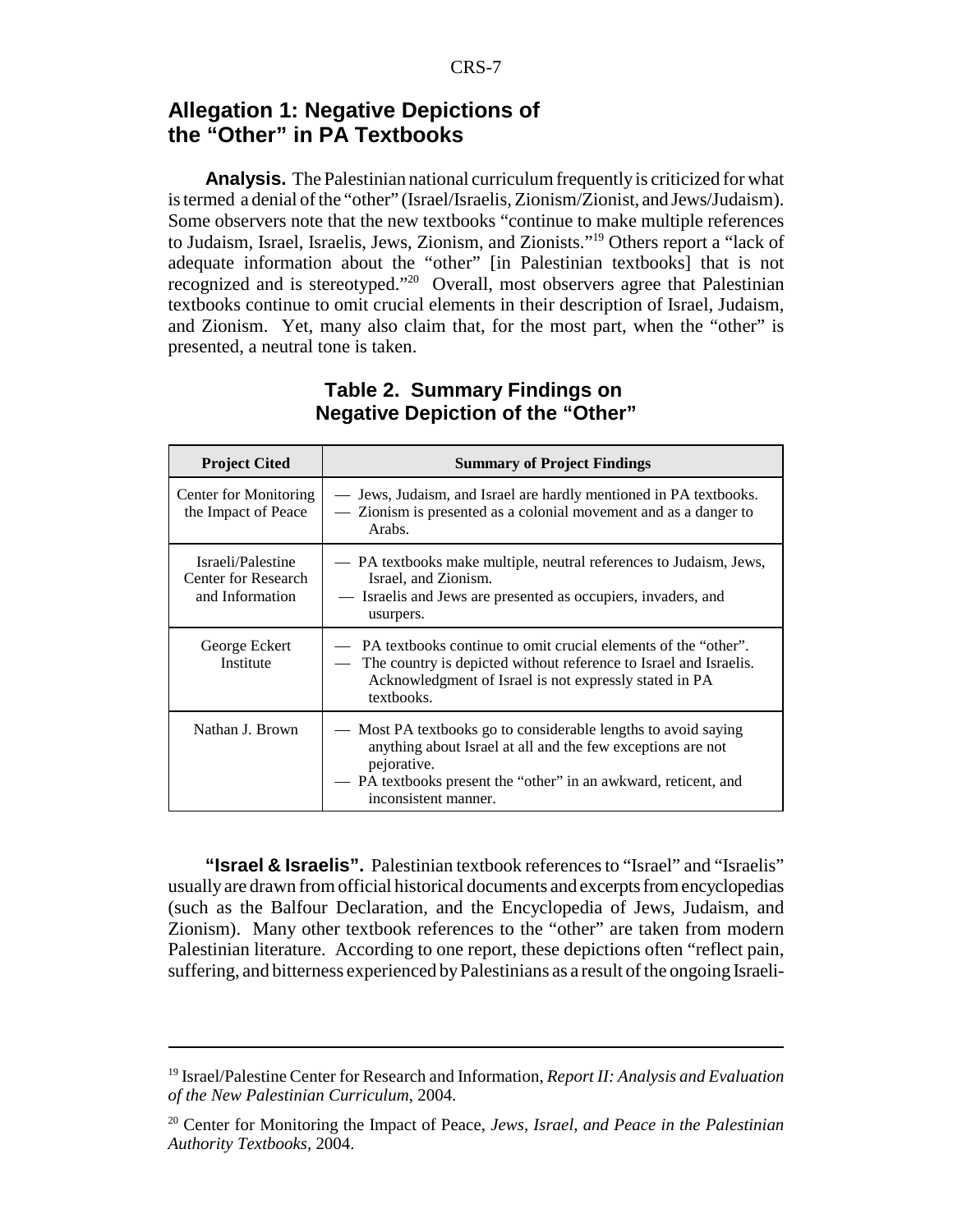Arab conflict."<sup>21</sup> Most experts agree that a sovereign state of Israel is mentioned inadequately in Palestinian textbooks, with Israel commonly associated with historical events (such as the Oslo Accord) or ethnicity (as a Jewish state).<sup>22</sup> One study concluded that "calls for Israel's destruction or anti-Jewish incitement likewise do not occur."23

 Some note that "Israel" is implicitly referred to in non-specific terms such as "the Land outside the Green Line [the 1967 cease-fire line]," "the land of 1948," or "the interior". Towns with large Arab populations that lie within pre-1967 Israeli territory are sometimes termed "Historical Palestine" in many PA textbooks. A recent report claimed that "Palestine, not Israel, appears on all of the books' maps, and all the village, cities, and towns located in Israel are referred to by Arabic names."<sup>24</sup>

"Jews" & "Judaism". There is broad consensus, among experts, that Palestinian textbooks primarily make mention of "Jews" in a religious-historical context. Palestinian textbook depictions of Jews typically place them among "Peoples of the Book," a mainstream Islamic concept that all followers of monotheism are part of God's chosen community. Yet, some report that Palestinian textbooks contain little reference to the Jewish presence in ancient Palestine, preferring instead to Arabize the past. These commentors claim that "the Jews are further referred to, in a more detailed description, as opponents of the Prophet Muhammad."<sup>25</sup> However, others state that "there are no overt references to Jews as 'the evil enemy' or as being 'treacherous'." 26

**"Zionist" & "Zionism".** According to the reports reviewed, there is agreement that Zionists and Zionism are portrayed in a negative light. At times, Zionism, the late  $19<sup>th</sup>$  century movement that established a Jewish homeland in the region, is portrayed as a political movement. On other occasions, Zionism is attached to Israeli civil-military action against Palestinians.<sup>27</sup> Overall, most reports contend that both Zionism and Zionists are linked with key historical developments in modern Palestinian history. Textbooks frequently link Israeli settlement activity in the West Bank and Gaza with Zionism. Some experts assert that Zionism and Zionists are

<sup>21</sup> *Ibid*.

<sup>22</sup> Georg Eckert Institute for International Textbook Research, *From Peace Making to Peace Building: A Comparative Israeli-Palestinian Research Project on School Textbooks and Curriculum Plans in the Subjects of History and Civics*, 2003.

<sup>23</sup> *Ibid*.

<sup>24</sup> Margot Dudkevitch, "PA Textbooks: Israel is Palestine," *The Jerusalem Post*, July 22, 2004.

<sup>25</sup> Israel/Palestine Center for Research and Information, *op. cit*.

<sup>26</sup> *Ibid*.

<sup>27</sup> *The History of the Arab World, Grade 9 Textbook*. "Zionist movement" (p. 73-74); "Zionist plans Under the Ottomans" (p. 32); "Zionist infiltration" (p. 32).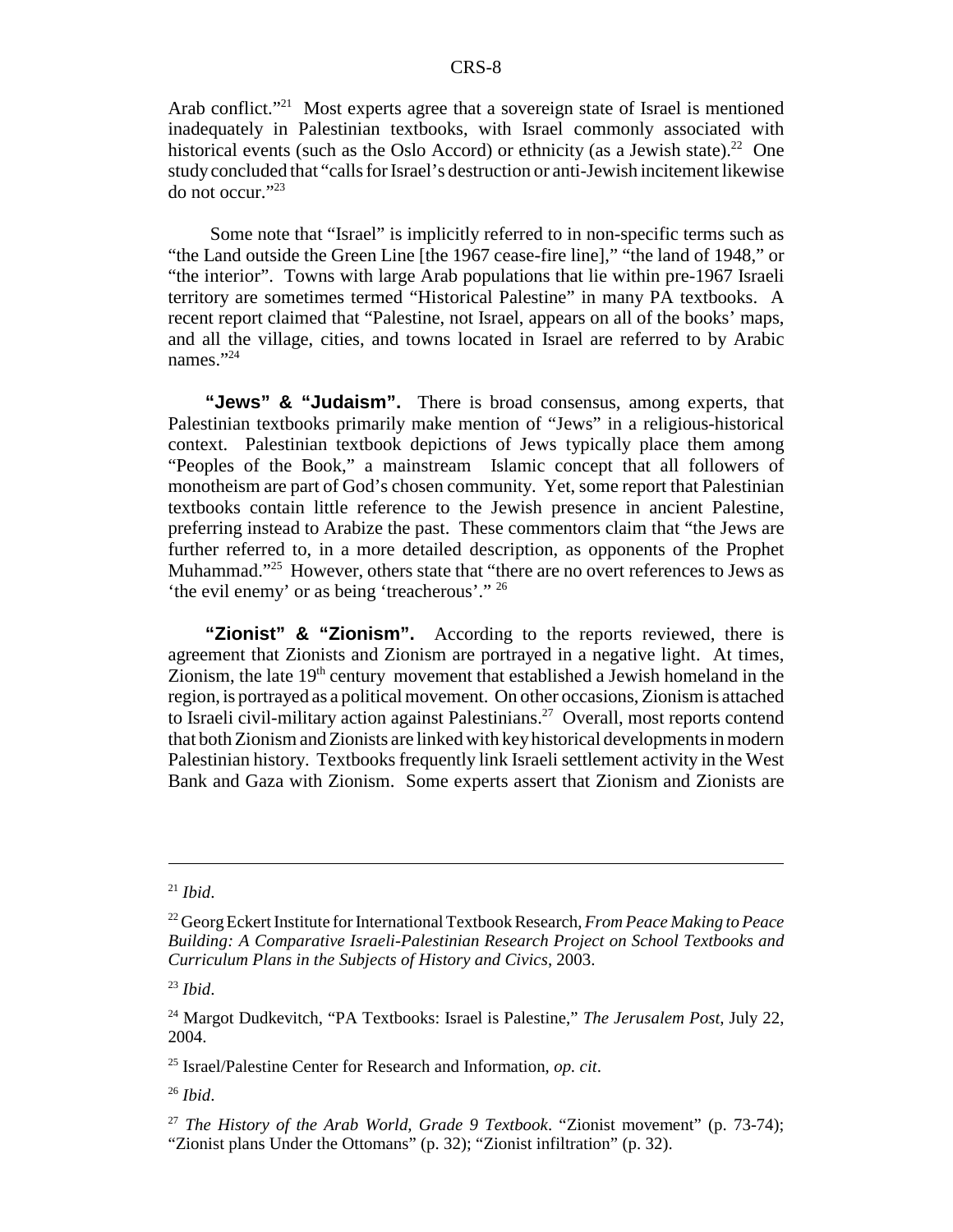frequently mentioned as "aggressive, dangerous infiltrators."28 One report notes that the "the Jewish national movement [Zionism] is presented as a colonialist movement."<sup>29</sup>

## **Allegation 2: Historical Inaccuracy in PA Textbooks**

**Analysis.** Most of the reports surveyed in this report maintain that the Palestinian curriculum presents history and historical facts in a selective and exclusive manner. Some contend that historical selectivity is indeed the intention of Palestinian textbook authors, who aim at building a national identity. Experts sometimes classify the Palestinian approach to history as "Palestinian history as a history of constant threats."<sup>30</sup>

| <b>Project Cited</b>                                        | <b>Summary of Project Findings</b>                                                                                                                |
|-------------------------------------------------------------|---------------------------------------------------------------------------------------------------------------------------------------------------|
| Center for Monitoring<br>the Impact of Peace                | - PA textbook discussions of history are incomplete and biased                                                                                    |
| Israeli/Palestine Center<br>for Research and<br>Information | Coverage and presentation of history and historical facts<br>continues to be selective and exclusive in nature                                    |
| George Eckert Institute                                     | Historical facts in PA textbooks are not as problematic as is the<br>appraisal of those facts, which tends to victimize<br>Palestinians.          |
| Nathan J. Brown                                             | — A fairly coherent view of the past is presented that is generally<br>not based on any active or hostile denial of other versions of<br>history. |

**Table 3. Summary Findings on Historical Inaccuracy**

**"Historical Palestine".** According to some, "Palestine" is used interchangeably in historical and political contexts, the former context representing Palestine in geo-historical terms, and the latter commonly referring to the future state of Palestine.<sup>31</sup> Often, "Palestine" is equated with "Homeland," "National soil," or "Jerusalem". Nathan Brown, however, takes a different perspective when analyzing history units in the Palestinian national curriculum, stating that:

The focus on the eternal nature of Arab and Palestinian identity, in both ethnic and geographic terms, is generally not based on any active or hostile denial of other versions of history. Alternative versions are not refuted but merely ignored; non-Arab populations generally receive almost no attention.<sup>32</sup>

<sup>28</sup> Israel/Palestine Center for Research and Information, *op. cit*.

<sup>29</sup> Center for Monitoring the Impact of Peace, *op. cit*.

<sup>30</sup> *Ibid*.

<sup>31</sup> Israel/Palestine Center for Research and Information, *op. cit*.

<sup>&</sup>lt;sup>32</sup> Nathan J. Brown, "Democracy, History, and the Contests Over the Palestinian Curriculum," Adam Institute Papers, 2001.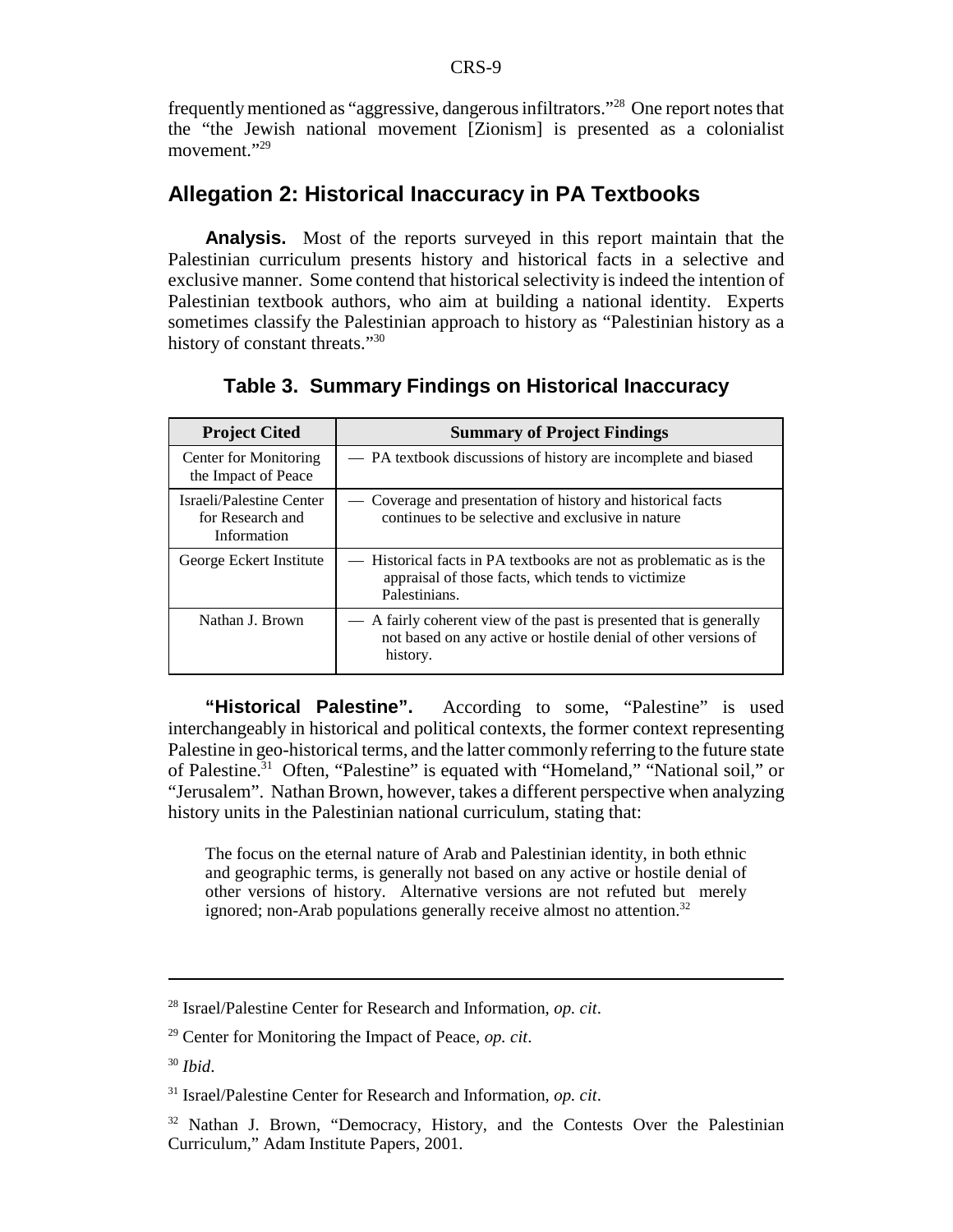Still, others argue that Palestinian history textbooks take a dogmatic and monolithic approach to history, which represents Israel in a negative light.<sup>33</sup> These commentors allege that Palestinian "historical revisionism" is tantamount to a denial of a Jewish presence in the region.

**Contemporary Palestinian History.** Many observers note that recent Palestinian history is more contentious than older accounts due to the political nature of historically-based issues such as the causes of the 1948-1949 Palestinian diaspora, the 1967 and 1973 Arab-Israeli wars, and the causes of the 1987-1993 *intifada*. IPCRI approaches the treatment of history in Palestinian textbooks with a note of understanding, but also a caution:

It is understood that Palestine is in its formative stage of development regarding understanding history (this is not a negative statement or any form of judgement it is descriptive). Therefore, there should not be any exaggerated expectations regarding the willingness or ability of Palestinian textbooks to present alternative views or other voices. However, Palestinian educators should be aware that the Palestinian cause is significantly strengthened by not presenting a dogmatic monolithic approach to history.<sup>34</sup>

Alternate viewpoints contend that PA textbook coverage of contemporary history continues to disregard the Jewish and Israeli presence in the region. These reports take note that contemporary historical themes in textbooks do not depict Israel as a legitimate state. Instead, these analysts allege that PA textbook representations of modern-day Israel are negative and inciteful.

## **Allegation 3: Geography and Non-Recognition of Israel**

**Analysis.** The primary concern for many international education analysts is that non-recognition of the state of Israel, particularly in maps, continues in PA textbooks.35 Moreover, nearly all reports agree that geographic and cartographic representations of the area contain little uniformity in Palestinian textbooks, and that the precise geographic definition of "Palestine" remains confusing.<sup>36</sup>

<sup>33</sup> Center for Monitoring the Impact of Peace, *op. cit*.

<sup>34</sup> Israel/Palestine Center for Research and Information, *op. cit*.

<sup>35</sup> Center for Monitoring the Impact of Peace, *op. cit*. Also see comments by Israeli Foreign Ambassador, Daniel Ayalon in "Strategic Challenges Facing Israel in the Middle East," *C-SPAN*, October 10, 2004.

<sup>36</sup> *Ibid*.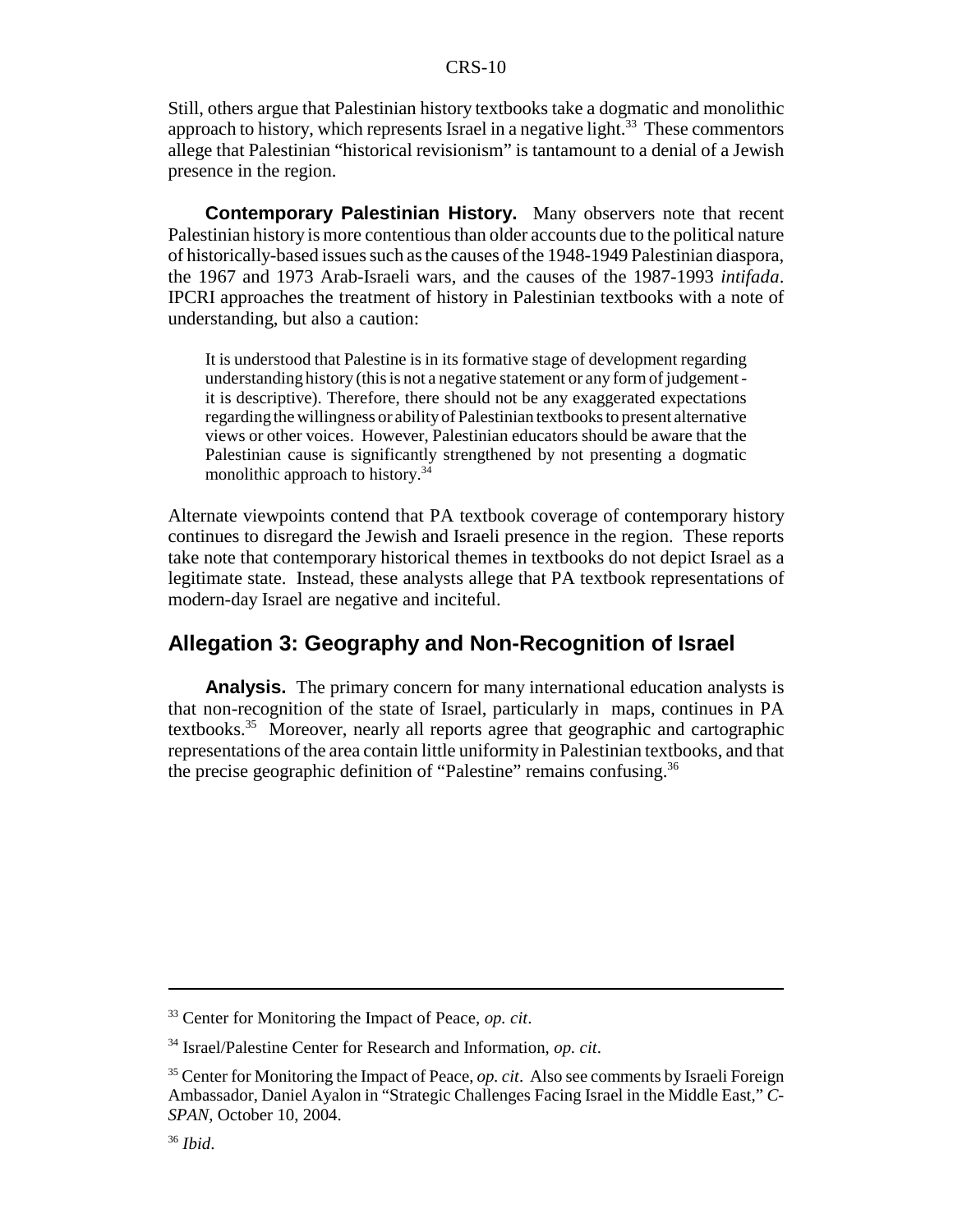| <b>Project Cited</b>                                        | <b>Summary of Project Findings</b>                                                                                                                                                                                                                                                               |
|-------------------------------------------------------------|--------------------------------------------------------------------------------------------------------------------------------------------------------------------------------------------------------------------------------------------------------------------------------------------------|
| Center for Monitoring<br>the Impact of Peace                | — The state of Israel does not appear in any textbook map.<br>— "Palestine" is represented as the sovereign state in the region,<br>encompassing Israel's territory in many cases.                                                                                                               |
| Israeli/Palestine<br>Center for Research<br>and Information | — Textbook maps generally indicate regional themes (such as the<br>Middle East or Arab World).<br>— The most conspicuous phenomenon in these maps is the absence<br>of any reference on them to Israel (historically, politically, or<br>demographically).                                       |
| George Eckert<br>Institute                                  | — Political motivations account for the near total absence of<br>depictions of the state of Israel in maps.<br>- Palestinian textbook maps generally employ Arab names in lieu of<br>a final political solution to the conflict.                                                                 |
| Nathan J. Brown                                             | - Historical or topographical maps are widely used in order to<br>avoid drawing political boundaries.<br>- Israel is not represented (nor are Jordan, Syria, Lebanon, and<br>Egypt).<br>Some maps clearly delineate the West Bank and Gaza but do not<br>explain what these indications signify. |

#### **Table 4. Summary Findings on Geography**

**Maps.** Nearly all commentors on education curriculum note that PA textbook maps are a primary concern. To date, Israel as a sovereign state within the pre-1967 cease-fire line does not appear on any maps, nor do any Israeli cities bear Jewish names (Tel Aviv, Netanya, Ramat Gan, etc.).<sup>37</sup>

Generally, Palestinian textbook maps refer to the region as "Palestine," with the West Bank and Gaza Strip distinguished from Israel - which is not named. In many cases, political maps contain no place names. Geographic, topographic, demographic, and border maps often label the region as "historical Palestine" or "Palestine". Several regional and world maps continue to represent the West Bank and Gaza Strip as distinguished from the rest of the area, yet the remaining land is not labeled "Israel".<sup>38</sup> Brown contends that the absence of a demarcated Israel in Palestinian textbooks represents unresolved political issues among Palestinians:

The failure to treat such pressing subjects, then, stemmed neither from political hostility to Israel nor from renunciation of nationalist Palestinian claims but from the desire not to move beyond a clear national consensus or the explicit policy of the leadership. Such an attitude meant that there was no guidance on how to teach Israel, Zionism, or the borders of Palestine. At some points, the texts seemed based on recognition of the fluidity and uncertainty of the present.<sup>39</sup>

<sup>37</sup> *Ibid*.

<sup>38</sup> Israel/Palestine Center for Research and Information, *op. cit*.

<sup>39</sup> Nathan J. Brown, *op. cit.*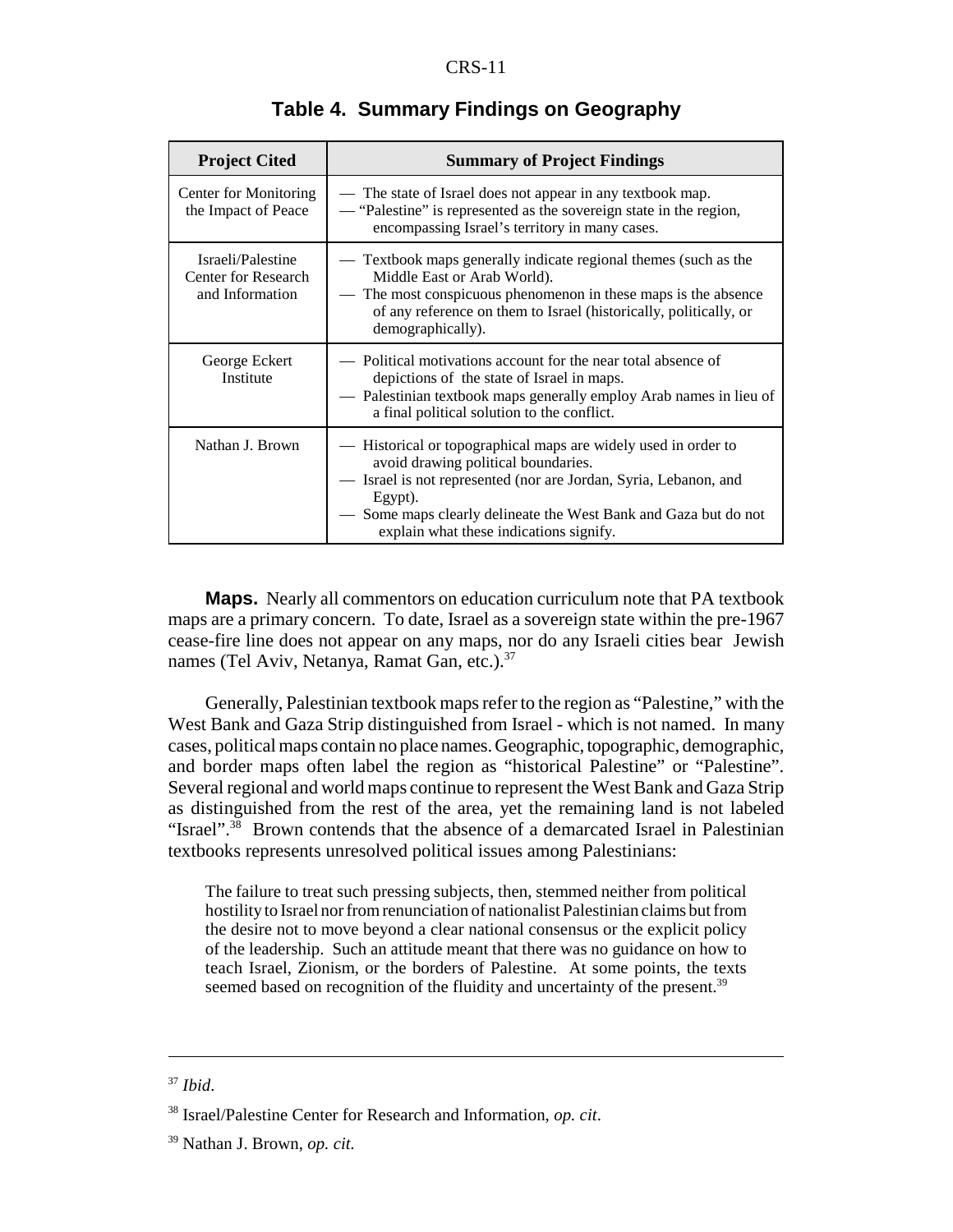Nearly all agree that newer textbooks represent a modest improvement, with decreasing instances of the entire region depicted as "Palestine". Some studies continue to state that textbooks ignore the geographic presence of the state of Israel.

## **Allegation 4: Palestinian Islamism and Inciting Violence**

**Analysis.** Some commentors state that Palestinian textbooks manipulate the Islamic faith in an effort to incite Palestinian schoolchildren to anti-Jewish violence. Others argue that Palestinian religious education must inevitably cover Islamic doctrine, history, practice, ethics, and tradition, which conveys conservative Islamic values. However, the analytical reports cited agree that the religious component of Palestinian textbooks may advocate exceptions for violence, such as martyrdom, suggesting that these religiously sanctioned exceptions may lower a student's threshhold for engaging in anti-Israeli violent acts.

| <b>Project Cited</b>                                        | <b>Summary of Project Findings</b>                                                                                                                                                                                                                                                           |
|-------------------------------------------------------------|----------------------------------------------------------------------------------------------------------------------------------------------------------------------------------------------------------------------------------------------------------------------------------------------|
| Center for Monitoring<br>the Impact of Peace                | — Latest issue of PA textbooks features only a few brief references<br>to violence and <i>jihad</i> .<br>— Terrorist activity against Israel is not openly supported or<br>discussed. Individuals who were killed as a result of such<br>activity are referred to as martyrs.                |
| Israeli/Palestine<br>Center for Research<br>and Information | — The concepts of <i>jihad</i> and martyrdom appear in a religious context<br>and does not target other religions.<br>— Within the current political context clear inferences can be made<br>by the pupils that texts are referring to <i>Jihad</i> against Jews and<br>the state of Israel. |
| George Eckert<br>Institute                                  | — PA textbooks place a strong emphasis on political Islam.<br>- PA textbooks attempt to convey Islam as a non-violent religion.                                                                                                                                                              |
| Nathan Brown                                                | — The PA curriculum does not integrate religious education into the<br>larger curriculum, allowing religious education to exist parallel<br>to the national system.<br>- Religious textbooks do not espouse violence but are not held to<br>the same standards as the rest of PA textbooks.  |

#### **Table 5. Summary Findings on Islam and Violence**

**Islamic Themes.** The majority of Palestinian textbooks address Islam through four topical blocks (or units), each consisting of several lessons.40 The religious curriculum units sanctioned by the Palestinian Ministry of Education include the following:

! *Qu'ran and its Interpretation*. Most Muslims believe that the *Qu'ran* is the final prophetic message of God spoken to the Prophet *Muhammad* in the early seventh century. Parallel to the *Qu'ran* is the *Hadith*, or sayings of the Prophet Muhammad, which is a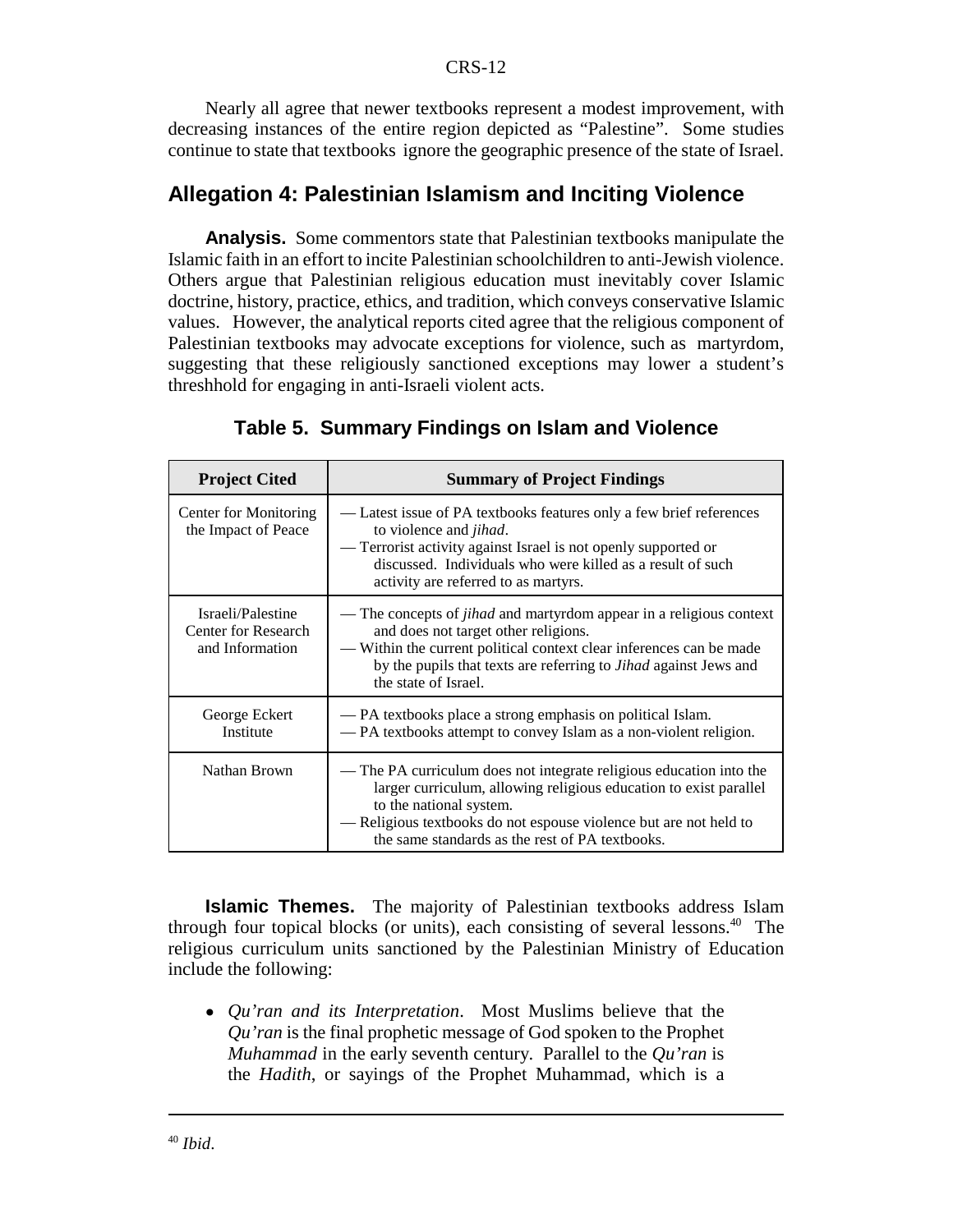collection of statements and traditions attributed to Muhammad by his companions.

- ! *Islamic doctrine*. The Palestinian Ministry of Education notes Islam is a cultural value in Palestinian society. As such, Palestinian textbooks present key Islamic themes such as the foundations of faith, Islamic creeds, and correct Islamic practices for students.
- ! *Ethics, Thinking, and Education*. These lessons instruct students on Islamic rules of personal and communal conduct. Most of the lessons include sections on personal cleanliness, hygiene, and family relations.
- ! *The Life of the Prophet*. This unit provides students with background on the life and works of Muhammad. Attention is given to the childhood of the Prophet, early mission, establishment of the first Islamic community, and relations with other co-religionists.

**Violence.** Observers studying the issue note that PA religious textbooks discuss potentially violent themes such as "*jihad*," "sacrifice," and "martyrdom". However, many commentors emphasize that *jihad* is not one of the central themes PA textbooks and that *jihad* and martyrdom are commonly referred to in historical contexts.41 Reports generally agree the Palestinian Education Ministry does not openly support acts of violence or terrorism in the name of religion. Some note, however, that the Palestinian national curriculum "continues to embrace Palestinian individuals who participate in such activity and were killed or imprisoned and define such people as martyrs and prisoners-of-war, respectively."<sup>42</sup>

The Palestinian Education Ministry appears to recognize the potential for PA textbooks and schools contributing to anti-Jewish violence. Beginning in 2002, the PA Education Ministry banned schoolchildren from participating in demonstrations or any other activities related to violence. Furthermore, the Education Ministry prohibits schools from hanging posters of "martyrs" killed in the *intifada* on school buildings.<sup>43</sup> However, the Education Ministry and PCDC face multiple challenges in reforming the way Palestinian Islam is presented in PA textbooks. The shift from an authoritarian curriculum that emphasizes memorization, toward a curriculum that focuses on critical thinking, has fostered contentious debate amongst Palestinian educators, policymakers, and religious figures. Many people feel that the PA Ministry of Education, fearful of a negative public response, did not fully incorporate the PCDC's standards of critical thinking in religious education units. Some feel that the decision to exclude Palestinian Islamic concepts from wider curriculum reform may be illustrative of the limits faced by the PA Education Ministry to fully implement a progressive agenda. Others feel that applying separate standards for

<sup>41</sup> Israel/Palestine Center for Research and Information, *op. cit*.

<sup>42</sup> Center for Monitoring the Impact of Peace, *op. cit*.

<sup>43</sup> Khalid Abu-To'amah, "PA Education Ministry Bans 'Martyr' Worship," *The Jerusalem Post*," September 3, 2003.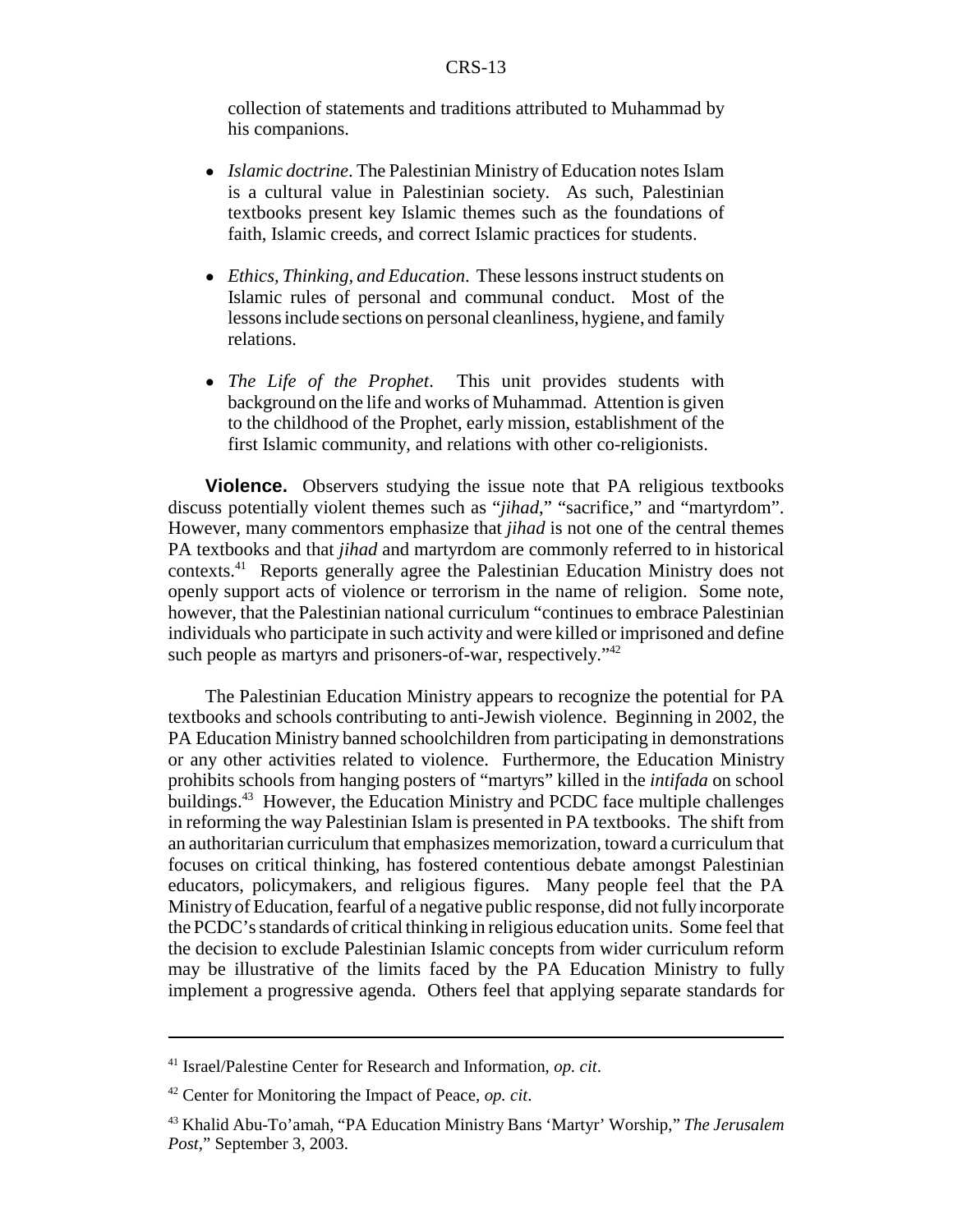teaching Islam increases the likelihood of continuing anti-Jewish sentiment and the glorification of violence.

## **Allegation 5: Limited Value Placed on Peace in Palestinian Textbooks**

**Analysis.** Many observers contend that Palestinian textbooks fall short of instituting a peace-promoting curriculum that values tolerance and diversity. Some contend that the PA curriculum does advocate peace, forgiveness, and tolerance, while others note that no education units are specifically dedicated to ending hostilities between Israelis and Palestinians.<sup>44</sup> Instead, PA textbook representations of peace and tolerance are general, and often exclude mention of Israel.<sup>45</sup>

| <b>Project Cited</b>                                        | <b>Summary of Project Findings</b>                                                                                                                                                                                                                |
|-------------------------------------------------------------|---------------------------------------------------------------------------------------------------------------------------------------------------------------------------------------------------------------------------------------------------|
| Center for Monitoring<br>the Impact of Peace                | — Since 2000, political and religious tolerance has been an important<br>theme in textbooks.<br>— Not a single reference to tolerating Jews or Israelis exists in PA<br>textbooks.                                                                |
| Israeli/Palestine<br>Center for Research<br>and Information | — PA textbooks contain examples that value peace, pluralism,<br>forgiveness, integrity, and tolerance in historical and present-<br>day contexts.<br>— No references are made to these values regarding Jews, Judaism,<br>or the state of Israel. |
| George Eckert<br>Institute                                  | — Tolerance, peace, and pluralism are typically discussed in context<br>of Islamic education.<br>— PA textbooks advocate respect and tolerance, yet provide no<br>lessons or assistance as to how tolerance and peace are learned.                |
| Nathan J. Brown                                             | — PA textbooks do little to support peace.<br>— The Palestinian national curriculum avoids sensitive issues<br>connected with peace.                                                                                                              |

**Table 6: Summary Findings on Peace and Tolerance**

**Peace and Civics.** Some reports note that peaceful values are transmitted through civics textbooks, which address ethical behavior and the creation and preservation of a Palestinian civil society. Still, most commentors conclude that civics education does not address possible co-existence between Palestinians and Israelis. However, some contend that peace between Israel and Palestinians is addressed in newer Palestinian textbooks.46 Students are typically presented with time-lines of the peace process and not lessons that promote peace between Israelis and Palestinians. One report noted that Palestinian textbooks do not "openly

<sup>44</sup> Israel/Palestine Center for Research and Information, *op. cit*.

<sup>&</sup>lt;sup>45</sup> IPCRI also notes that Israeli textbooks likewise omits substantial sections that deal with Palestinian experiences and perspectives.

<sup>46</sup> Center for Monitoring the Impact of Peace, *op. cit*.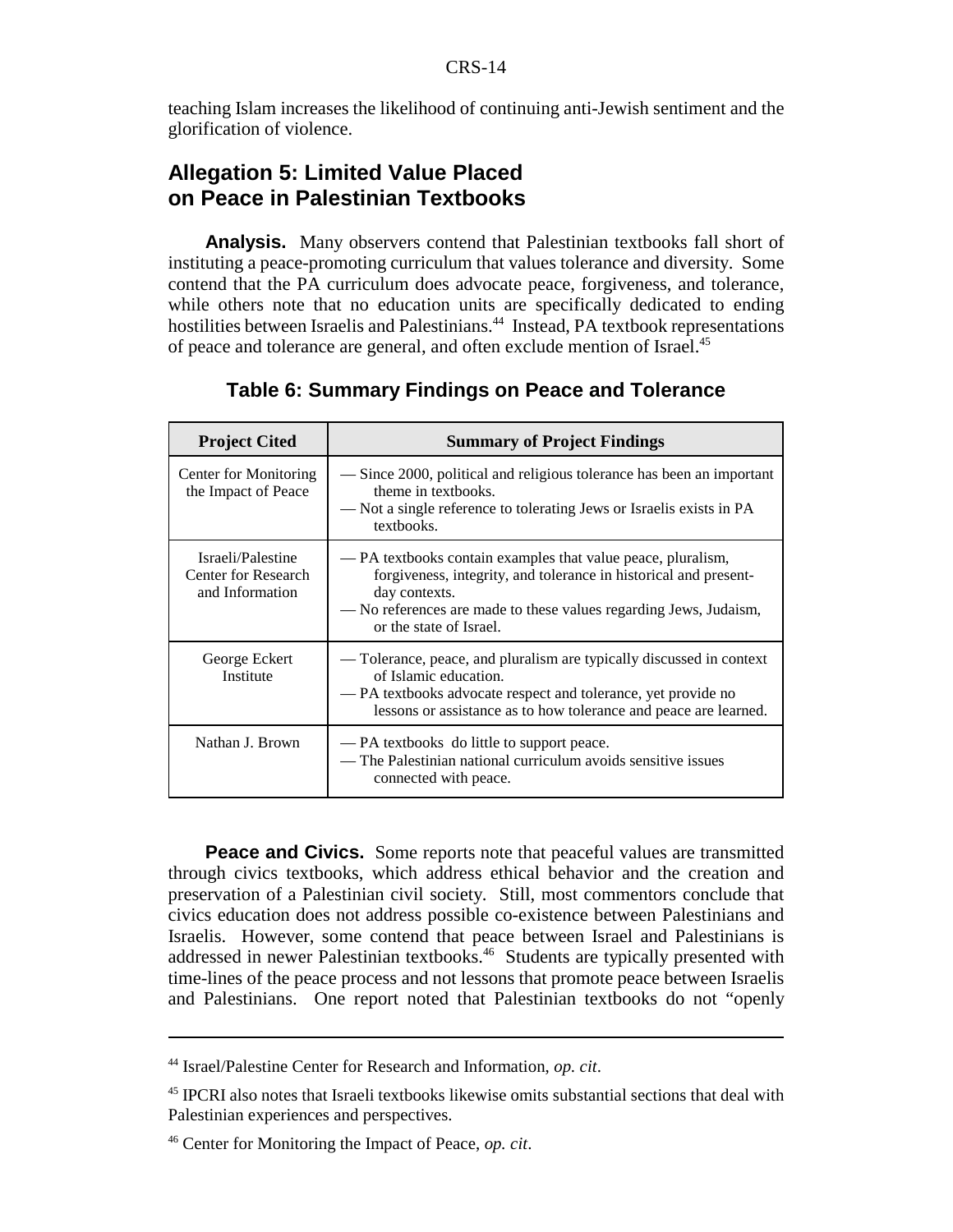advocate the ideal of peace with Israel."47 Others claim multiple passages generally extol the benefits of open and free dialogue between all peoples.

## **Outlook**

Future prospects for Palestinian education reform will likely depend, in part, on broader developments in domestic Palestinian affairs and between Israel and the PA. For example, Palestinian political developments remain in flux. Newly elected PA President Mahmoud Abbas faces challenges to his authority from Hamas, the violent and Islamically conservative Palestinian opposition. Upcoming Palestinian parliamentary, municipal, and party elections, slated for the summer of 2005, may result in significant gains for Hamas. If Hamas emerges from the Palestinian election cycle as a strong, political force, it could win cabinet appointments that would bring government departments, including the Education Ministry, under its influence.<sup>48</sup>

Positive gains in the peace process could also have an effect on education, especially if violence abates and mutual trust and cooperation rise. If the Palestinian and Israeli governments agree on "final status issues" (the return of Palestinian refugees, political borders, and the status of Jerusalem), UNRWA's education mandate for refugees may expire. Overall, critics are skeptical as to whether the Palestinian education ministry is financially and technically equipped to assume responsibility for educating thousands of former pupils of UNRWA.<sup>49</sup> Others argue that the continuation of violence and lack of political solutions to the crisis contribute to antipathy and an un-balanced PA curriculum. Recent calls for U.N. reforms may also affect the Palestinian curriculum. While not directly affected, UNESCO may have to review its curriculum and textbook development strategies and guidelines in light of claims that UNESCO insufficiently oversees the implementation of curriculum reform.

## **Possible Issues for Congress**

#### **Palestinian-Israeli Peace Process**

On April 30, 2003, the "Quartet" (the United States, Russia, the European Union, and the United Nations) announced an agreement on how best to end the Palestinian-Israeli conflict. The "Performance-Based Roadmap to a Permanent Two-State Solution to the Israeli-Palestinian Conflict" foresees a Palestinian state by 2009, and Phase I calls on all official Palestinian and Israeli institutions to end all forms of violence.<sup>50</sup> Many observers and Members of Congress view this statement as an indication that the Palestinian Ministry of Education should end what they see as

<sup>47</sup> *Ibid.*

<sup>&</sup>lt;sup>48</sup> The current Minister of Education is Naim Abu Al Hummus, a member of the Fatah Party.

<sup>49</sup> UNRWA provides education for over 450,000 school-aged children. Available online at [http://www.un.org/unrwa/publications/pdf/education.pdf].

<sup>&</sup>lt;sup>50</sup> Available online at [http://www.state.gov/r/pa/prs/ps/2003/20062.htm]. See CRS Issue Brief IB91137, *The Middle East Peace Talks*, by Carol Migdalovitz.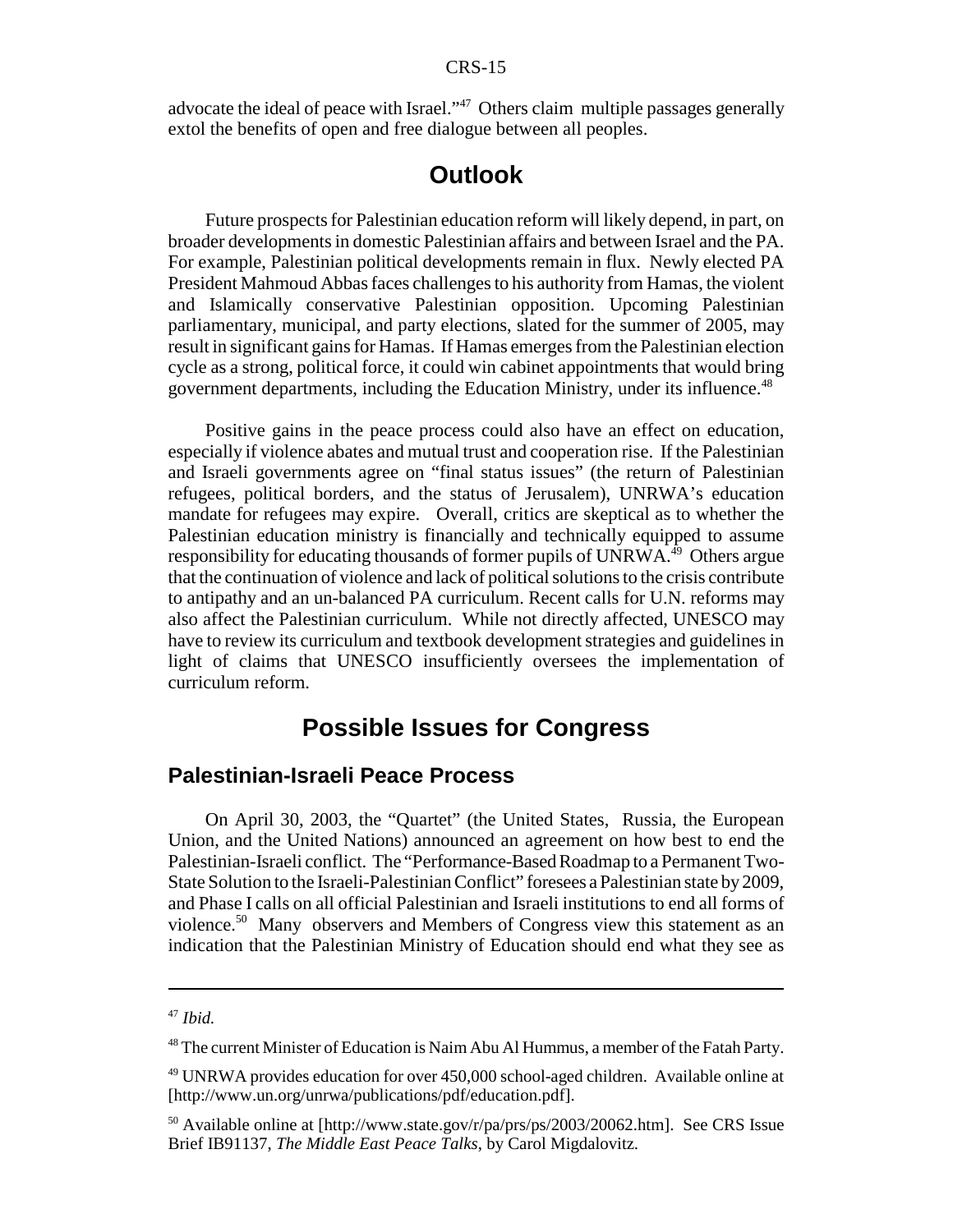educational incitement against Israelis, Jews, and the peace process. Concerns about the Palestinian education curriculum are reflected in legislative recommendations that a Palestinian state should not be recognized by the United States until the Palestinian Authority (PA) "has taken effective steps to ensure that its education and communications systems promote the acceptance of Israel's existence and of peace with Israel and actively discourage anti-Israeli incitement."<sup>51</sup> It remains unclear, however, how curriculum reform will be measured and by what agency.

#### **U.S. Assistance to the West Bank and Gaza**

A priority for some Members of Congress is that U.S. aid to the Palestinians, totaling \$1.4 billion since 1993, does not support an inciteful, anti-Israeli curriculum.52 Some legislators argue that U.S. financial assistance to UNRWA may, in fact, contribute to a continuation of an anti-Israeli curriculum. Although it is difficult to assess the degree to which U.S. assistance to UNRWA contributes to incitement, some Members and area experts often express concern over the lack of transparency in the disbursement and allocation of U.S. aid to the Palestinians. These concerns could potentially jeopardize sustained U.S. support for UNRWA. Roughly 80% of U.S. aid to the Palestinians is channeled through contractors and 20% is channeled through private voluntary organizations, and both groups are selected and monitored by USAID.<sup>53</sup>

#### **U.N. Reform**

Many aspects of U.N. reform have been addressed by Congress. In a Senate hearing, some Members expressed concern that textbooks and educational materials used in UNRWA schools promote anti-Jewish sentiment and deny the existence of the state of Israel.<sup>54</sup> These concerns led some Members to urge the Secretary of State to make UNRWA reforms a priority at the United Nations by actively campaigning for comprehensive and independently verifiable economic audits of UNRWA activities, ensuring that U.S. funds do not assist in anti-Israeli incitement.<sup>55</sup> Several Members of Congress also sought to remove all elements from the Palestinian curriculum that promote hatred of Jews, Israel and a denial of Israel's right to exist. Moreover, some Members urged that these materials be replaced with texts that

<sup>&</sup>lt;sup>51</sup> See P.L 108-109, section 1601, and H.R. 3814, the Israeli-Palestinian Peace Enhancement Act of 2004 (introduced in the  $108<sup>th</sup>$  Congress).

<sup>52</sup> For an overview on U.S. aid to Palestinians, see CRS Report RS21594, *United States Aid to the Palestinians*, by Clyde Mark; and CRS Report RL32260, *U.S. Foreign Assistance to the Middle East: Historical Background, Recent Trends, and the FY2006 Request*, by Jeremy M. Sharp.

<sup>53</sup> The President has requested \$150 million in FY2006 and an additional \$200 million in FY2005 supplemental aid for the Palestinians. Since 1993, U.S. assistance to the Palestinians has averaged \$85 million per year.

<sup>54</sup> *Palestinian Education — Teaching Peace or War?* Special Hearing before a Subcommittee of the Committee on Appropriations, U.S. Senate,  $108<sup>th</sup>$  Congress,  $1<sup>st</sup>$  sess., October 30, 2003, S.Hrg. 108-290.

<sup>&</sup>lt;sup>55</sup> U.S. contributions for FY2005 totaled \$88 million. From U.S. Department of State.